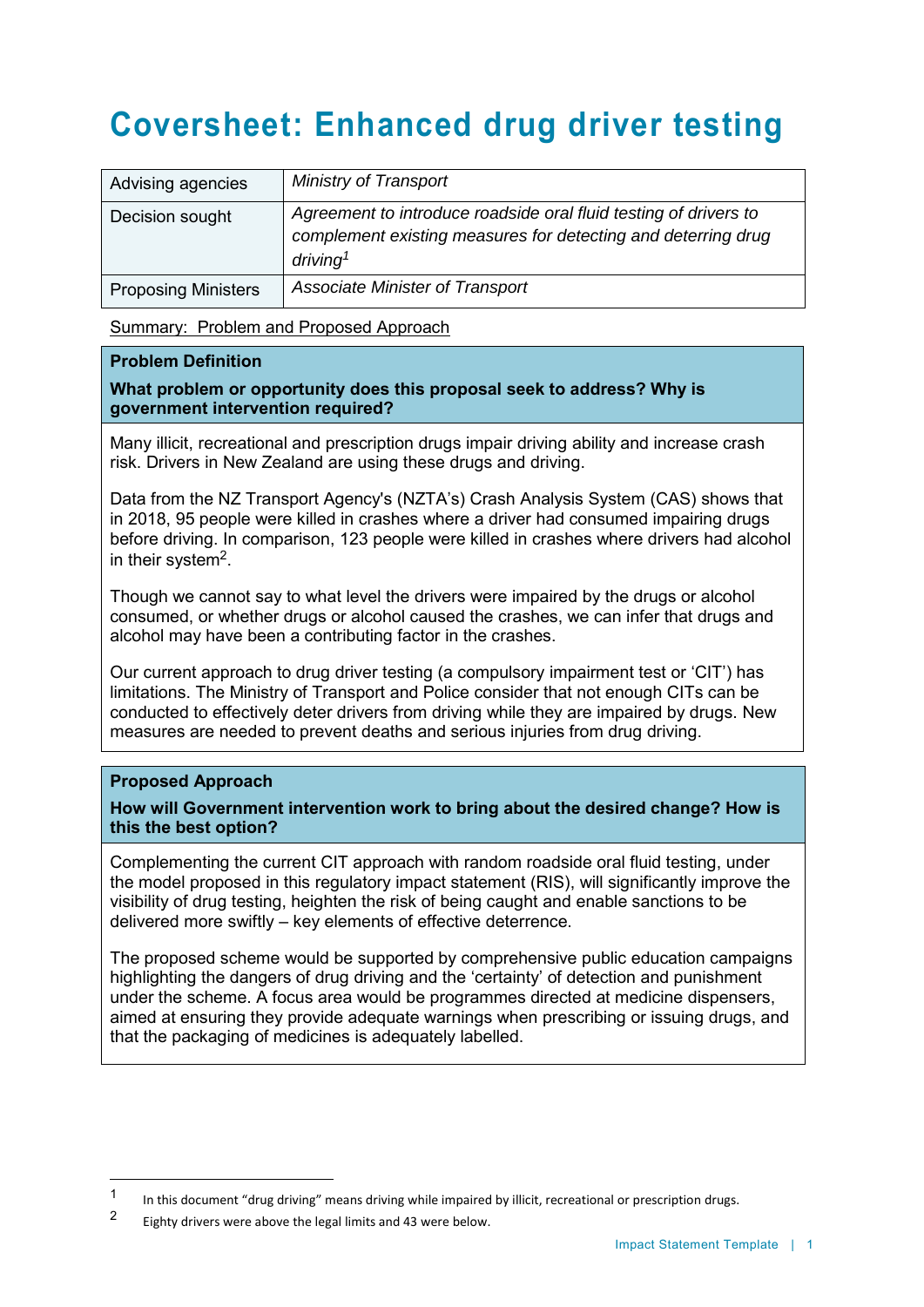#### **Who are the main expected beneficiaries and what is the nature of the expected benefit?**

The main beneficiary of the proposal is the New Zealand driving public. The proposal is expected to deliver a reduction in deaths and serious injuries from crashes involving impairing drugs. The Ministry's cost-benefit analysis (CBA) predicts harm savings from the preferred option in the range of \$239M to \$778M over ten years (37 to 123 lives).

#### **Where do the costs fall?**

The majority of direct costs fall to government. Police costs will include the purchasing of drug testing equipment and police time for training, testing and processing drivers. There will be additional costs for the Department of Corrections (sentence costs), the Ministry of Justice (processing and collecting fines) and NZTA (promotion of the proposed scheme one-off system change costs and licensing costs).

Drivers will bear some costs. The main costs will be time detained at the roadside for oral fluid testing. In addition, a driver who chooses to dispute the results of positive (failed) oral fluid tests may elect to provide a blood sample for an evidential blood test. If the evidential blood test proves the presence of drugs above legislated limits (and a medical defence does not apply), the driver will be liable for the cost of the blood test. This cost recovery requirement is consistent with the current approach to elected evidential blood tests for drink driving.

The proposed scheme provides for voluntary and compulsory health referrals to mental health and addiction services. There will be associated costs for government if these services are government funded or subsidised.

#### **What are the likely risks and unintended impacts, how significant are they and how will they be minimised or mitigated?**

#### *Regulatory failure*

There is a low risk that the measures do not produce the predicted impact of a reduction in deaths and serious injuries. However, research shows that deterrence-based approaches can create lasting behavioural, attitudinal and cultural changes in regard to high-risk driving behaviour<sup>3</sup>. In New Zealand, compulsory testing for alcohol in large numbers is connected to a reduction in fatalities from drink-driving. Since the mid-1990s, there has been an overall increase in the amount of breath-testing<sup>4</sup> and a corresponding decrease in alcohol-related road crashes. In 1990, there were 268 fatal crashes, out of a total of 638 (42%) involving alcohol, compared to 74, out of 342 (20%) in 2017<sup>5</sup>. The Ministry proposes that the impact of the policy is evaluated after one year and three years, to provide Government with early insights into the effectiveness of the policy.

#### *False-positive results from oral fluid testing devices*

There is a low risk that roadside oral fluid testing devices do not perform as expected. For example, if there are a significant number of 'false-positive' results (failed tests where a driver has not consumed drugs), public support for the scheme will be undermined.

#### Independent studies of the accuracy of oral fluid drug testing devices have produced

 $\overline{3}$ <sup>3</sup> Davey, J. & Freeman J. (2011). *Improving road safety through deterrence-based initiatives: a review of research*. Sultan Qaboos University Medical Journal.

<sup>4</sup> New Zealand introduced random stopping in 1984 and compulsory breath testing in 1993.

<sup>5</sup> Reported where a driver's blood sample tested over the applicable legal limit or driver refused a blood test.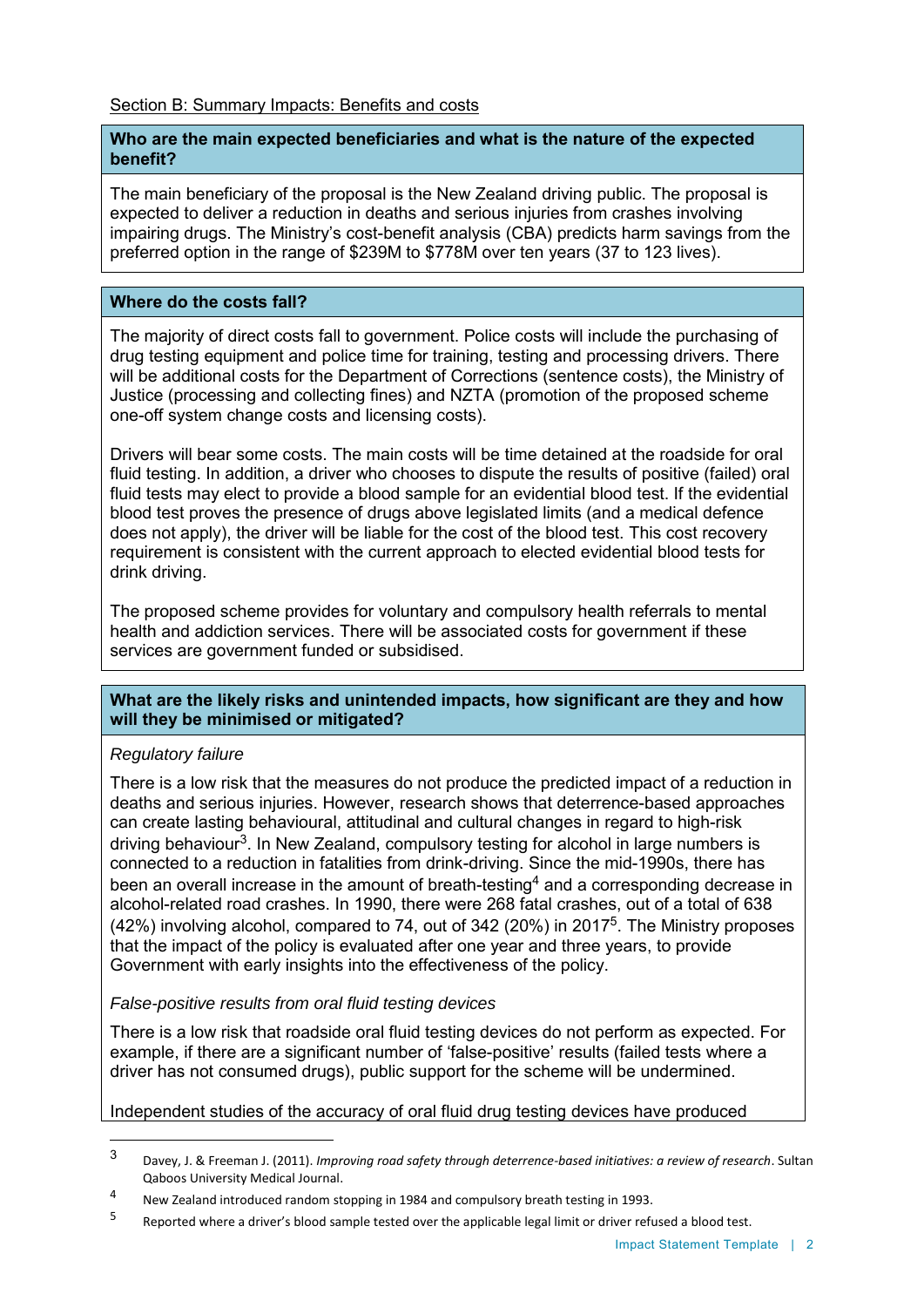mixed results. However, countries that have been conducting roadside oral fluid testing for a number of years report low to very-low false-positive results. In Australia, where roadside oral fluid testing has been operating for 15 years, some states report false-positive rates as low as one percent<sup>6</sup>.

A 2017 study of the performance of a pool of drug screening devices<sup>7</sup> available in Canada found that, considering all drugs/drug categories tested for together, the screening devices collectively performed as follows $^8\!\!$  :

- in 87 percent of cases where a person had used one of the substances included in the screen, it was detected by the screening device
- when a drug was detected by the screening device, in 96.5 percent of cases the positive result was confirmed by laboratory analysis
- in seven percent of cases, where subjects had not used any of the substances, the tests produced a false-positive result.

A 2019 study of roadside drug testing devices widely used in Australia found the devices reported false-positive results for THC ranging between five and ten percent<sup>9</sup>. The proposed scheme in this (RIS) includes several mitigations for the risk of false-positives, which include:

- using oral fluid testing devices that are calibrated to levels of sensitivity that make them more likely to accurately identify a drug, because more of a drug is present
- requiring two consecutive positive (failed) oral fluid tests before a driver can be liable for an offence – to reduce the mathematical probability of two false-positive results.

Other safeguards built into the proposed scheme, to reduce the impact, if false-positive results do occur, are:

- the ability to elect an evidential blood test, which will be subject to laboratory analysis
- the offence for producing two failed oral fluid test results is an infringement offence only – meaning that drivers will not receive a criminal record.

Manufacturers of devices currently available for purchase report close to 100 percent accuracy for the drugs they test for. The manufacturers advise that a significant proportion of false-positives are due to operator error rather than device error. The Ministry's CBA assumes the accuracy of drug testing devices is 95 percent.

#### *Drug use patterns*

 $\overline{a}$ 

There is a potential risk that drivers who choose to consume drugs and drive may 'switch' drugs (for example to more dangerous synthetic drugs) in order to avoid detection by oral fluid testing devices, which detect a limited range of drugs. However, these drivers may still be processed through the CIT scheme if a police officer forms good cause to suspect the driver has consumed drugs before driving. Drivers impaired by any kind of drug will continue to be detected and sanctioned through the CIT process.

<sup>6</sup> RJ Baldock, PG Palamara, SJ Raftery, TJ Bailey, *Optimising Drug Driving Regimes*, Austroads (2019).

<sup>7</sup> Douglas J. Bierness & D'Arcy R. Smith (2017) *An assessment of oral fluid drug screening devices*, Canadian Society of Forensic Science Journal.

<sup>8</sup> Results presented are averages and vary by drug type.

<sup>9</sup> Thomas R. Arkell, Richard C. Kevin, Jordyn Stuart, Nicholas Lintzeris, Paul S. Haber, Johannes G. Ramaekers, Iain S. McGregor (2019), *Detection of THC in oral fluid following vaporized cannabis with varied cannabidiol content: An evaluation of two point of collection testing devices.*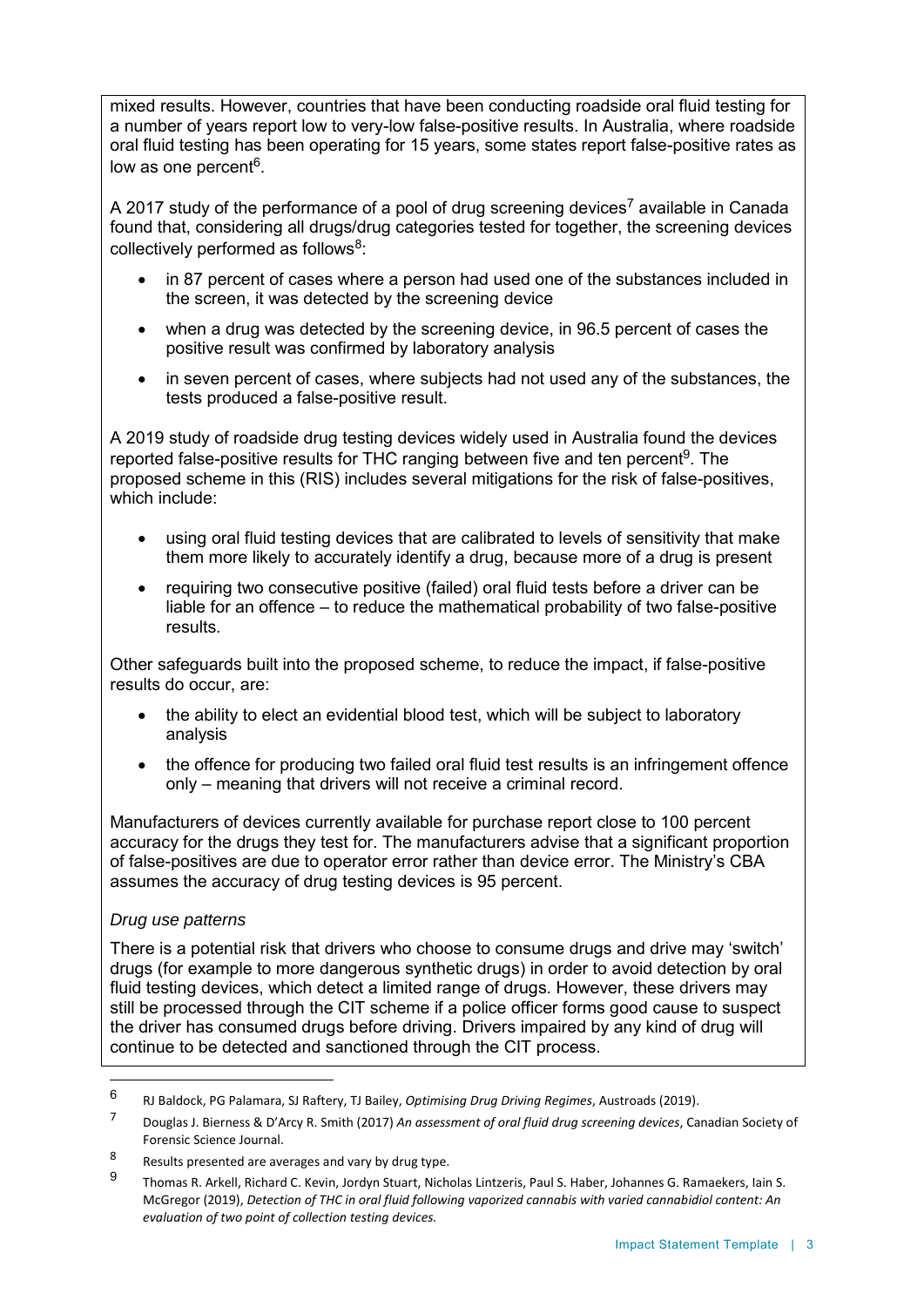**Identify any significant incompatibility with the Government's 'Expectations for the design of regulatory systems'.** 

There is no significant incompatibility with the Government's 'Expectations for the design of regulatory systems.' The proposal conforms to established legal and constitutional principles and supports compliance with New Zealand's international and Treaty of Waitangi obligations.

The scheme is risk-based, informed by the evidence available (evaluated in Section C below), responsive and structured to respond proportionately to the different degrees of risk presented by different levels of drug prevalence. It is also aligned with New Zealand's existing drink driving regime - aligning the drug driving and drink driving regimes will make the drug driving scheme easier to understand, which is expected to support compliance.

The New Zealand public will be provided with a reasonable time to become familiar with the new regulatory requirements. Police will test key operational processes before implementing the new measures.

# *Bill of Rights Act 1990*

 $\overline{a}$ 

The proposal will limit some rights and freedoms affirmed in the New Zealand Bill of Rights Act 1990 (BORA). The BORA affirms rights and freedoms such as the right to be secure against unreasonable search or seizure (section 21), not to be arbitrarily arrested or detained (section 22), and to be presumed innocent until proved guilty (section 25(c)).

Taking a sample of bodily fluid, will constitute a search for the purposes of section 21. Whether that search is reasonable requires consideration of the public interest in conducting the search as well as the procedural safeguards that ensure it is conducted in a reasonable manner.

Detaining drivers at the roadside to determine whether they have consumed drugs will constitute a detention for the purposes of section 22. A detention is considered arbitrary if it is capricious, unreasoned or without good cause $^{\rm 10}$ .

Section 25(c) may be engaged depending on the construction of any offences for a breach of drug driving legislation, for example, depending on whom the burden of proof is placed in a criminal prosecution. 'Presence-based' drug testing schemes, where strict liability offences are committed once a drug is identified, place an onus on drivers to prove their innocence, rather than Police to disprove any potentially available defence.

Generally speaking, the rights and freedoms affirmed by the BORA may be subject only to such reasonable limits prescribed by law as can be demonstrably justified in a free and democratic society.

A final assessment of the consistency of the proposed approach with the BORA will be undertaken by the Attorney-General when a bill to implement the proposed regime is available. When compulsory breath testing for alcohol was introduced, the Government decided that the resulting limitations on driver's rights and freedoms were justified in order to address the harm of drink driving.

<sup>10</sup> Good cause is "a reasonable ground of suspicion upon which a reasonable person may act", [1972] NZLR 233.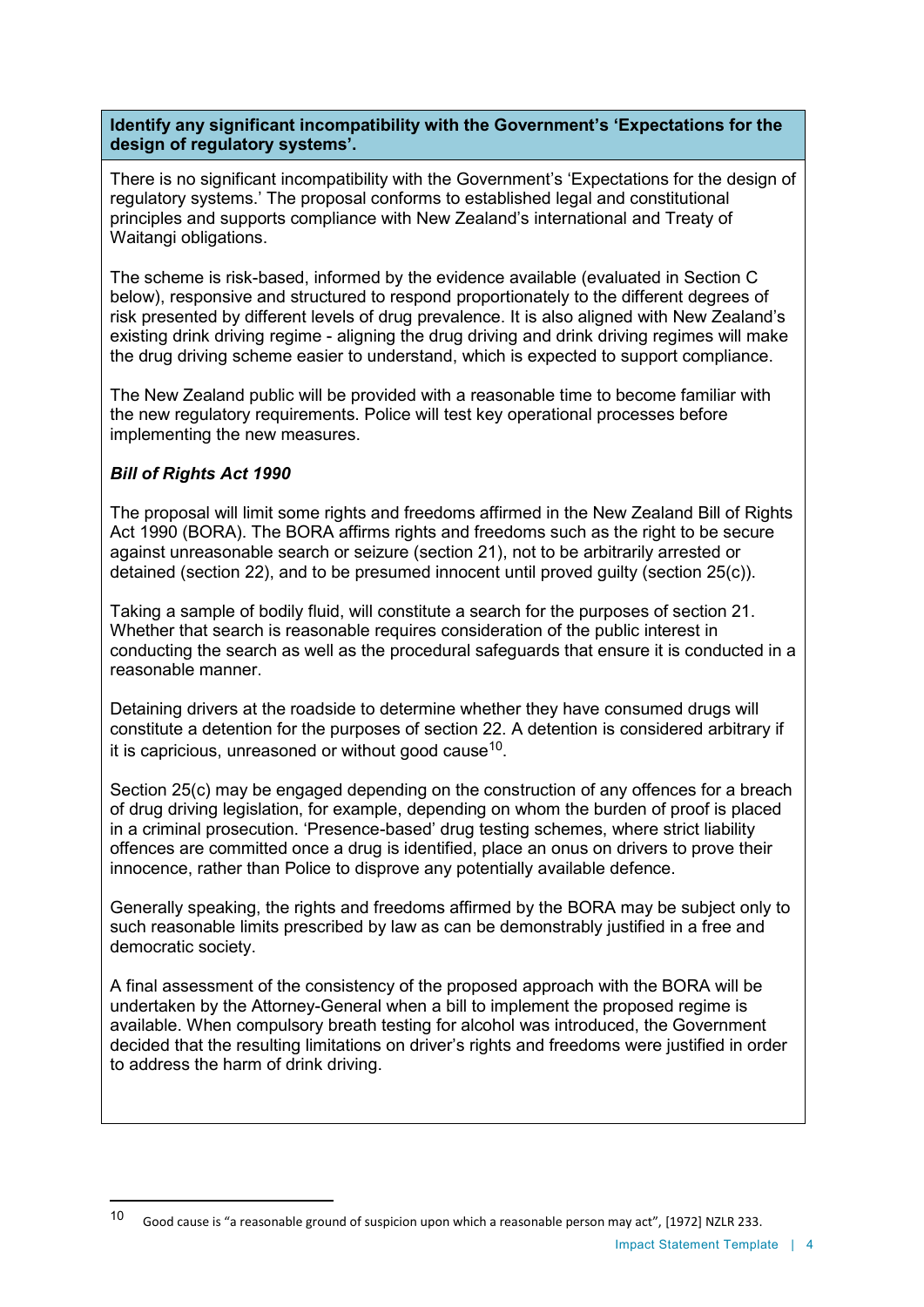#### Section C: Evidence certainty and quality assurance

# **Agency rating of evidence certainty?**

#### *Evidence of the impairing effects of drugs*

Our rating of evidence certainty is medium to high. There is a large body of international research on the impacts of drugs on driving ability. Overall, the research shows that, in contrast to alcohol, there is not a clear linear relationship between dosages of drugs, when they are taken, and impairment. People respond to individual drugs, combinations of drugs and different dosages of drugs in different ways.

Different drugs are metabolised at different rates, meaning that evidence of some drugs can be detected a considerable time after they have been ingested, while in other cases evidence dissipates very quickly. To a lesser extent, this is also the case with alcohol, except there is a clearer correlation between use and impairment that makes it possible to set limits at which any person can be considered to be impaired.

However, though researchers do not all agree about the exact degree to which amounts of particular drugs or combinations of drugs impair driving ability, systematic reviews of research papers provide a consistent and reliable picture of the impairing effects of illicit, recreational and prescription drugs on driving related tasks. These effects and the elevated crash risk they create are discussed in Section 2.1 below.

# *Evidence of prevalence of drug use by drivers*

Our rating of evidence certainty is medium. Evidence on the extent of drug-driving in New Zealand is limited to interviews from the Ministry of Health's New Zealand Health Survey 2012/2013 $^{11}$ , phone and internet surveys undertaken by the University of Waikato in 2017 $^{12}$ , laboratory testing by the Institute of Environmental Science and Research (ESR) of the blood samples of drivers who are killed or hospitalised from crashes, or who fail a CIT, and data from NZTA's Crash Analysis System.

The evidence has some limitations. The University of Waikato's survey of drivers involved a relatively small sample size (2000 phone surveys and 434 internet users). Regarding the ESR data, not all deceased drivers are tested for drugs, and not all drivers who are tested are tested for all possible substances. For example, of the 1,000 drivers who died between January 2014 and May 2018, 845 blood samples were tested by ESR, and 763 received a full drugs screen<sup>13</sup>.

It is also currently Police policy not to test drivers for drugs if they fail a breath alcohol test. Therefore, some drivers who may have driven under the combined influence of alcohol and drugs, are not tested for drugs.

#### *Evidence about the accuracy of roadside drug testing* **devices**

Our rating of evidence certainty is medium to high. There has been recent laboratory testing of oral fluid testing devices currently available for purchase<sup>14</sup> (discussed in Section B above).

 $11$ www.health.govt.nz/publication/cannabis-use-2012-13-new-zealand-health-survey.

<sup>12</sup> Starkey, N., and Charlton, S., *The prevalence and impairment effects of drugged driving in New Zealand*, University of Waikato, (2017).

<sup>13</sup> Poulsen H, *Drug use by New Zealand Drivers*. Institute of Environmental Science and Research (2018). A full drug screen can prove the presence of over 200 illicit and medicinal drugs.

<sup>14</sup> Bierness (note 7) and Arkell (note 9).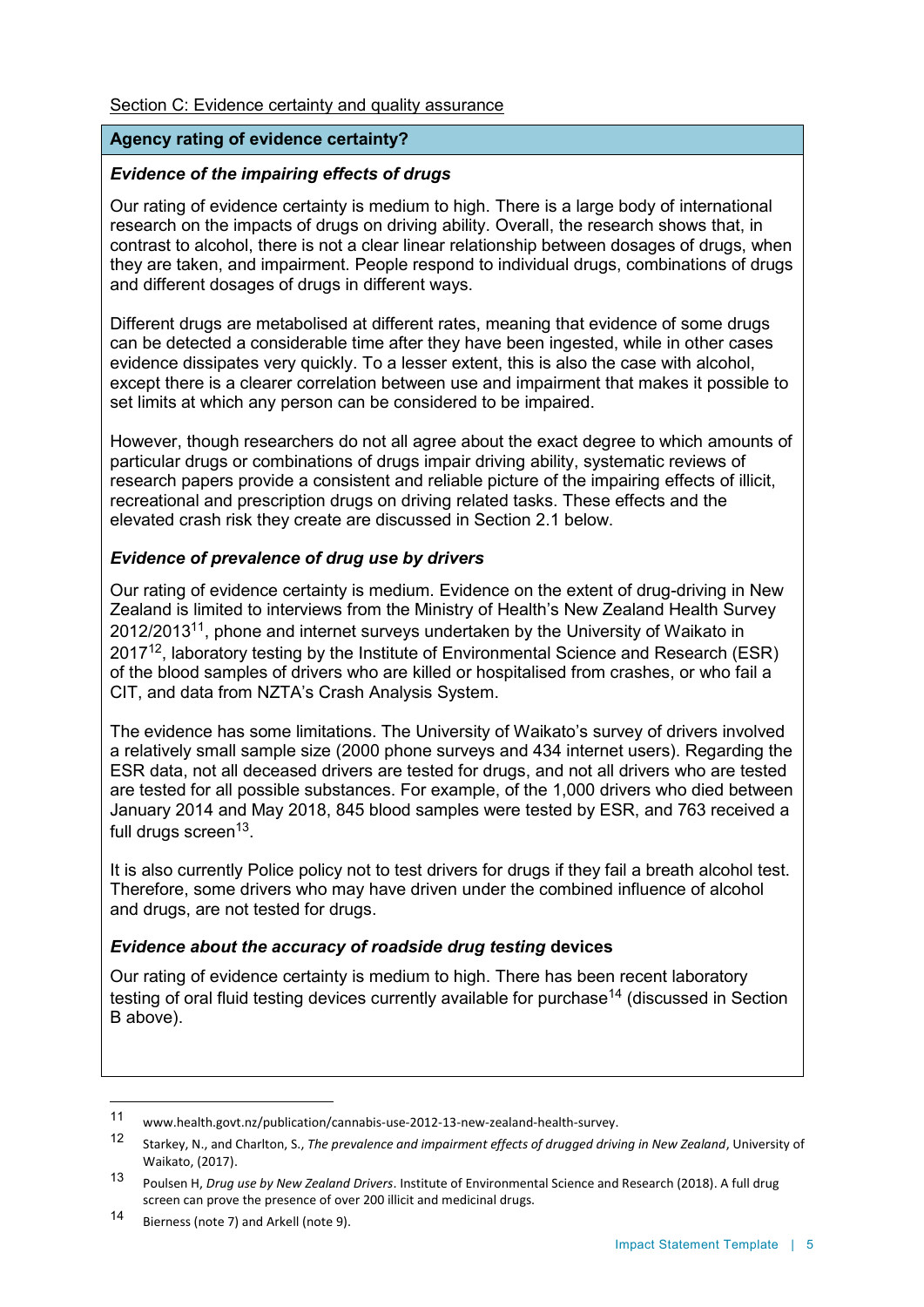#### *Effectiveness of deterrence*

Our rating of evidence certainty is low. There is limited empirical evidence on drug-driving deterrence, as evaluation of the road safety impacts of roadside drug testing has generally been poor in jurisdictions that operate the schemes. One of the main reasons for this is jurisdictions have not undertaken random roadside surveys to build a baseline prior to introducing new measures. While most researchers agree that drug driver testing must be performed at scale in order to be an effective deterrent, the actual scale remains unknown. <sup>15</sup> To address this weakness in evidence the Ministry's CBA assumes a conservative deterrence impact from the proposed measures of 25 percent (e.g. drivers that use drugs and drive reduce their drug driving by 1 out of 4 trips).

*To be completed by quality assurers:*

Quality Assurance Reviewing Agency:

Ministry of Transport

 $\overline{a}$ 

Quality Assurance Assessment:

The Ministry of Transport's RIA QA panel has reviewed the *RIA: Enhanced drug driver testing* prepared by the Ministry of Transport and considers that the information and analysis summarised in the RIA partially meets the QA criteria.

Reviewer Comments and Recommendations:

The RIA QA panel recognises the limitations of the available evidence base, and for that reason, strongly recommends that before implementation, baseline evidence of drug driving should be established, including through undertaking a random roadside testing survey against which the efficacy of this policy can be monitored in future reviews.

<sup>15</sup> Goldsmid, S., Coghlan, S., &Patterson, E. *Findings from the DUMA program: drink and drug driving among police detainees.* Research in practice No.39 (2015) and Davey, J., Armstrong, K., & Sheldrake, M. *Roadside drug testing scoping study, final report* (2017).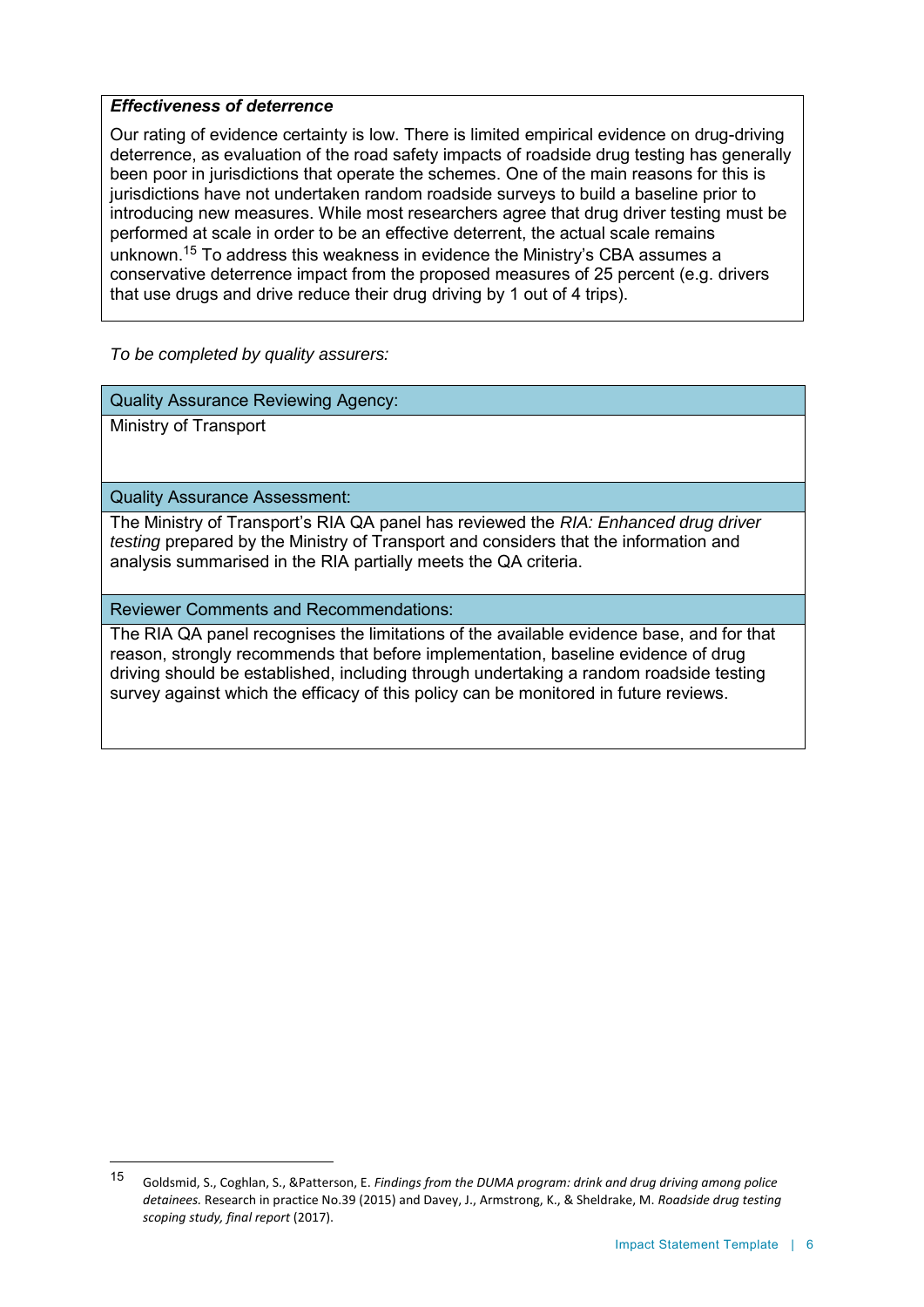# **Impact Statement: Enhanced drug driver testing**

# **Section 1: General information**

#### **Purpose**

The Ministry of Transport is solely responsible for the analysis and advice set out in this RIS, except as otherwise stated. This analysis and advice has been produced for the purpose of informing key policy decisions to be taken by Cabinet.

#### **Key Limitations or Constraints on Analysis**

#### *Evidence certainty*

Discussed in Section C above. The evidence certainty about the impairing effects of drugs and the accuracy of roadside drug testing devices is medium to high. Evidence certainty about the prevalence of drug use by drivers is medium. It is low regarding the effectiveness of roadside drug testing for deterrence.

#### *Range of options to be considered*

The Government has committed to retaining the current CIT process<sup>16</sup>. Policy development is limited to operating within that context.

#### *Assumptions underpinning analysis*

It is has been necessary to make a number of assumptions about operational aspects of the proposed oral fluid scheme, for example, the time it will take to conduct tests, the cost of tests and the number of drivers who will elect blood tests. Where possible, these assumptions have been informed by advice and experience from other jurisdictions that have implemented oral fluid testing.

#### *Public consultation*

Public consultation on measures to enhance drug driver testing in New Zealand took place in May and June 2019. Some of the material in the public discussion document covered complex issues. This resulted in some individual submitters engaging with the material at a high-level. For detailed analysis of the results of consultation refer to section 2.5 below.

#### **Responsible Manager (signature and date):**

Brent Johnston

Manager, Mobility & Safety

Ministry of Transport

 $\ddot{\phantom{a}}$ 

<sup>16</sup> CAB-18-MIN-0453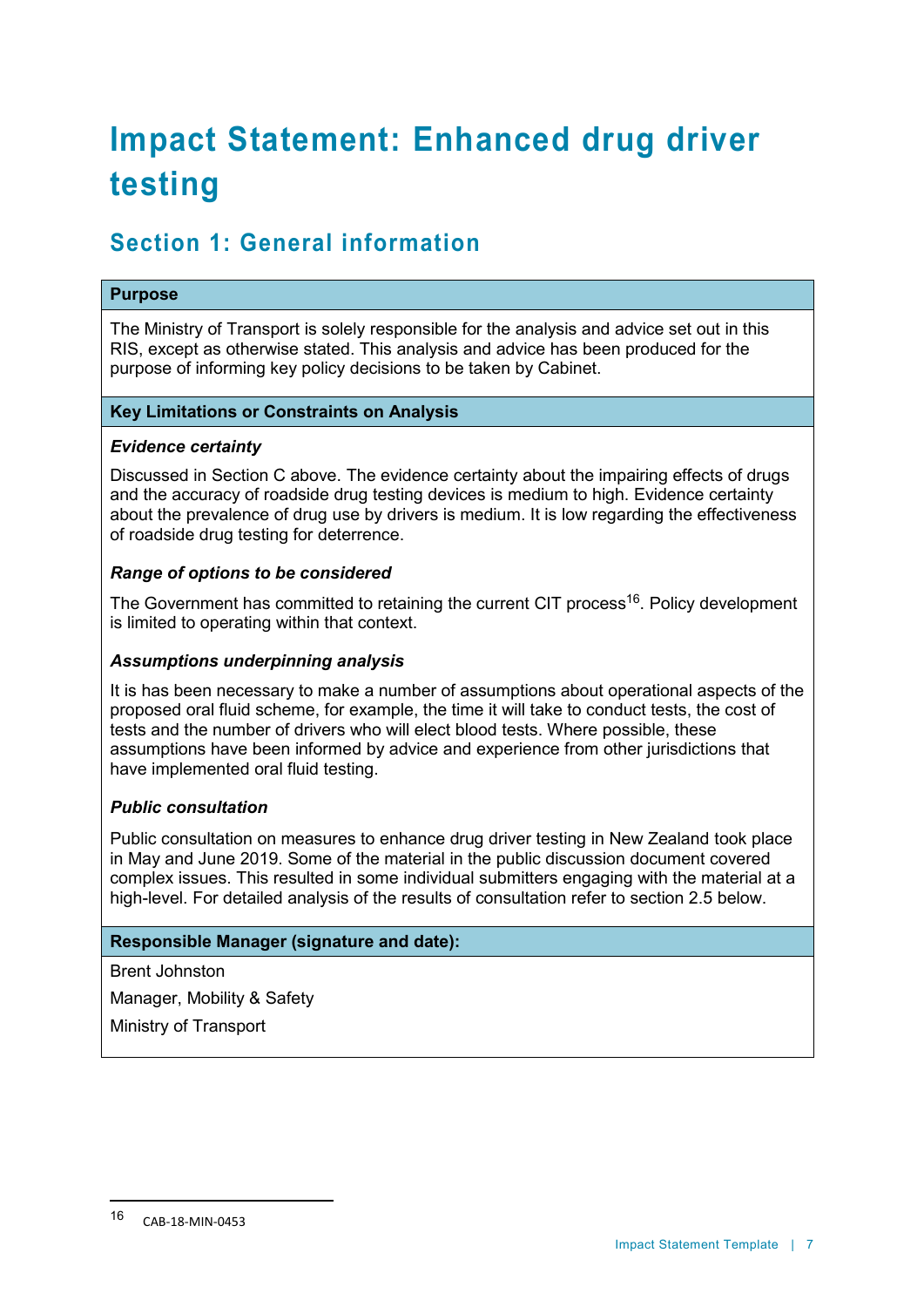# **Section 2: Problem definition and objectives**

# **2.1 What is the context within which action is proposed?**

#### *Road safety context*

In 2018, there were 377 road deaths on the road network. This was up from 253 in 2013. Thousands more received serious injuries. New Zealand's road death rate is now 7.8 per 100,000 people, compared to leading jurisdictions with rates between 2 and 4 per 100,000. Figures from 2017 show that we are in the bottom quarter of OECD countries when it comes to the number of road fatalities per capita.

To reverse the upward trend in road deaths, the Government has put safety at the forefront of all decision-making on land transport. In June 2018, it released the Government Policy Statement on Land Transport 2018 (GPS), which sets out the Government's priorities for the land transport system over the next 10 years. In the GPS, it elevated safety to one of two key funding priorities. The Government has also committed to the development of a new road safety strategy, *Road to Zero*. The strategy is underpinned by a vision of a New Zealand where no one is killed or seriously injured in road crashes. It targets a 40 percent reduction in deaths and serious injuries by 2030.

The strategy is built around focus areas addressing infrastructure improvements, speed management, vehicle safety, work-related road safety, road user choices and system management. The proposed initial action plan for the strategy includes strengthening the detection and deterrence of drug driving.

# *Evidence of the impairing effects of illicit, recreational and prescription drugs*

There is a significant body of international research on the impacts of drugs on driving ability. Large-scale, multi-country, multi-year projects such as the DRUID (Driving while under the Influence of Drugs, Alcohol and Medicines) project in Europe<sup>17</sup> and the European drug research project SafetyCube<sup>18</sup> found that a number of the most used illicit, recreational and prescription drugs have a significant negative impact on driving ability. They increase crash risk, injury severity and fatal crash rate, and they reduce the general ability to drive. When combined with alcohol or other drugs, the negative effects can be even greater.

Table 1 below, illustrates how a number of the most commonly used drugs affect a range of driving-related brain functions<sup>19</sup>.

| <b>Drug</b>     | <b>Drowsiness</b> | Cognitive<br>function | <b>Motor</b><br>function | <b>Mood</b> | <b>Vehicle</b><br>control | <b>Time</b><br>perception | <b>Balance</b> |
|-----------------|-------------------|-----------------------|--------------------------|-------------|---------------------------|---------------------------|----------------|
| Cannabis        | x                 | x                     | x                        | x           | x                         | x                         | x              |
| Cocaine         |                   | X                     | X                        | X           |                           |                           |                |
| Methamphetamine |                   | X                     | X                        | X           |                           | X                         | X              |
| Ecstasy         |                   | X                     |                          | X           |                           |                           | X              |
| Hallucinogens   |                   | X                     | X                        | X           |                           | x                         | X              |
| Opioids         | X                 | X                     | X                        | X           | X                         |                           | X              |
| Synthetic drugs | x                 | X                     | x                        | x           | x                         | х                         | x              |

#### *Table 1: Impacts of drug use on brain function*

 $\ddot{\phantom{a}}$ 

<sup>17</sup> European Monitoring Centre for Drugs and Drug Addiction, *Driving under the influence of Drugs, Alcohol, and Medicines in Europe – findings from the DRUID project – Thematic Papers* (2012).

<sup>18</sup> *Leblud, J (2017), Driving Under the Influence: Legal and Illegal Drugs, European Road Safety Decision Support System,*  developed by the H2020 project SafetyCube - review of over 80 papers on drugs and driving performance.

<sup>19</sup> World Health Organisation (2015).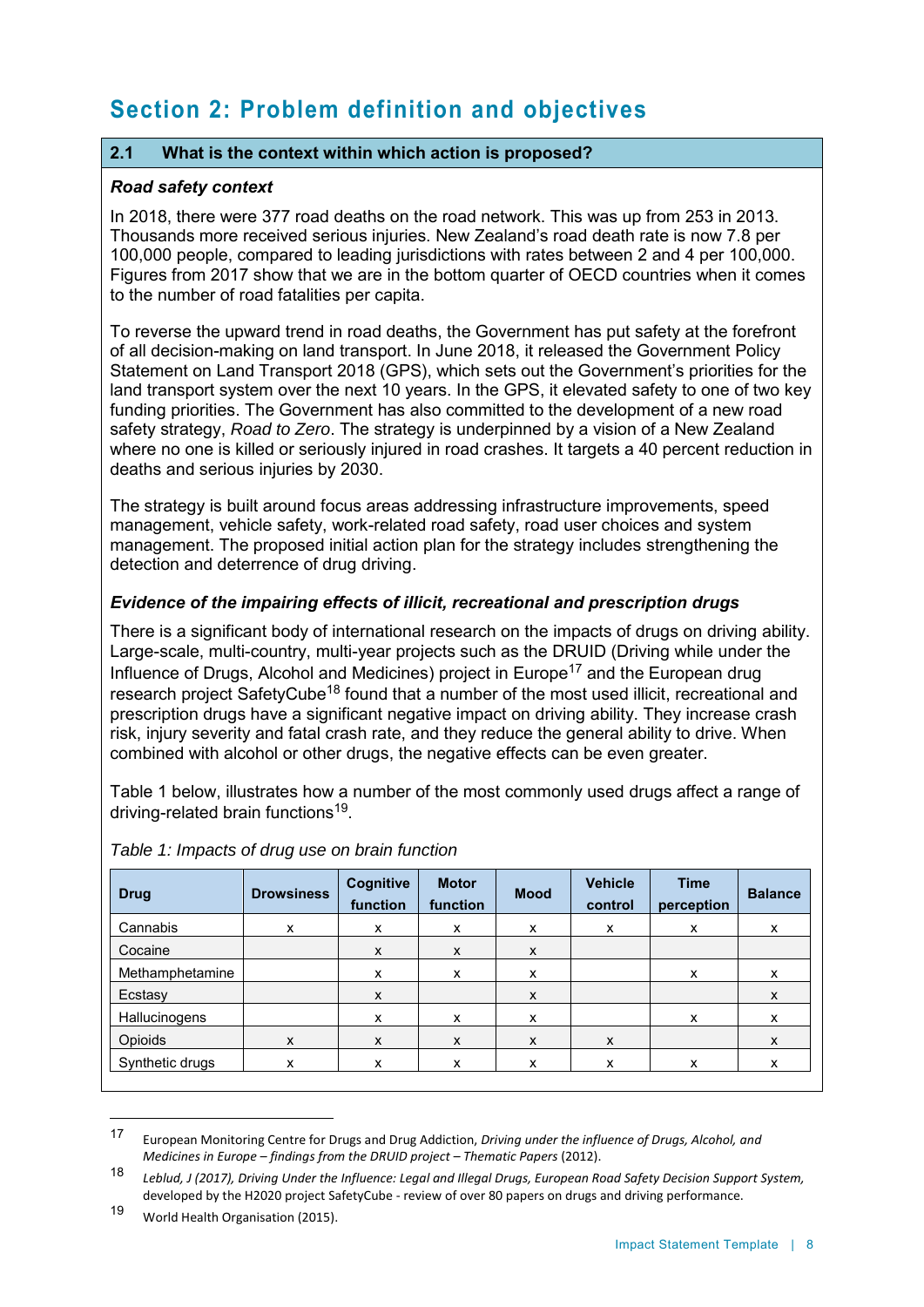While research shows that drugs have the potential to negatively affect driving ability, we cannot say for certain that the presence of a dose of particular drug or substance in a driver's blood means they are impaired. In contrast to alcohol, there is not a clear linear relationship between dosages of drugs, when they are taken, and impairment.

However, a number of case-control studies in Europe and North America have examined the relationship between the consumption of impairing drugs and crash risk $^{20}$ . Table 2 below illustrates the increased risk associated with drug driving identified by one study that is reflective of the body of research.<sup>21</sup>

| <b>Drug/Alcohol</b>                                          | <b>Relative risk</b> | <b>Risk level</b>        |
|--------------------------------------------------------------|----------------------|--------------------------|
| Cannabis<br>Alcohol $< 0.5$ g/L                              | $1 - 3$              | Slightly increased risk  |
| Cocaine<br>Benzodiazepines<br>Opioids<br>Alcohol < $0.8$ g/L | $2 - 10$             | Medium increased risk    |
| Amphetamines<br>Combination of drugs<br>Alcohol < $1.2$ g/L  | $5 - 30$             | Highly increased risk    |
| Alcohol $> 1.2$ g/L<br>Drugs combined with alcohol           | 20-200               | Extremely increased risk |

*Table 2: Risk of death and serious injury while driving*

#### Prescription drugs

 $\overline{a}$ 

Numerous prescription drugs can affect driving performance. Over 1500 different drugs are prescribed in New Zealand and over 200 of these come with the warning "do not drive or operate machinery if affected, may cause drowsiness" and/or "restrict or avoid alcohol"<sup>22</sup>.

Research undertaken for the NZTA's *Substance Impaired Driving Project* in 2015 found that 25 percent of all prescriptions issued in New Zealand are for medication that can impair driving<sup>23</sup> and nearly 65 percent of drivers are unaware that it is illegal to drive while impaired by medication<sup>24</sup>.

<sup>20</sup> Mathijssen, R., & Houwing, S. (2005). *The prevalence and relative risk of drink and drug driving in the Netherlands: A case-control study in the Tilburg police district*, Gjerde, H., Christophersen, A., Normann, P., & Mørland, J. (2013). *Associations between substance use among car and van drivers in Norway and fatal injury in road traffic accidents: a case–control study*, Li, G., Brady, J., & Chen, Q. (2013). *Drug use and fatal motor vehicle crashes: A case-control study*, Compton, R., & Berning, A. (2015). *Drug and alcohol crash risk traffic safety facts: Research Note* and Jamt, R., Gjerde, H., Romeo, G., & Bogstrand, S. (2019). *Association between alcohol and drug use and arrest for driving under the influence after crash involvement in a rural area of Norway: A case–control study.*

<sup>21</sup> Schulze, H., Schumacer, M., Urmeew, R., Auerbach, K., Alvarez, J., Bernhoft., I.,Zlender, B. (2012). *Driving under the influence of drugs, alcohol and medicines in Europe: Findings from the DRUID project*. European Monitoring Centre for Drugs and Drug Addiction.

<sup>22</sup> Anaesthetics, analgesics, antidepressants, anti-epilepsy, antipsychotics, anti-anxiety agents, sedatives and hypnotics.

<sup>23</sup> NZ Transport Agency (2015). For NZTA Substance Impaired Driving Project. *Memo: Analysis of summary data from the pharmaceutical collection year to July 2014.*

<sup>24</sup> NZ Transport Agency (2015). For NZTA Substance Impaired Driving Project. *Memo: Baseline Driver Survey*.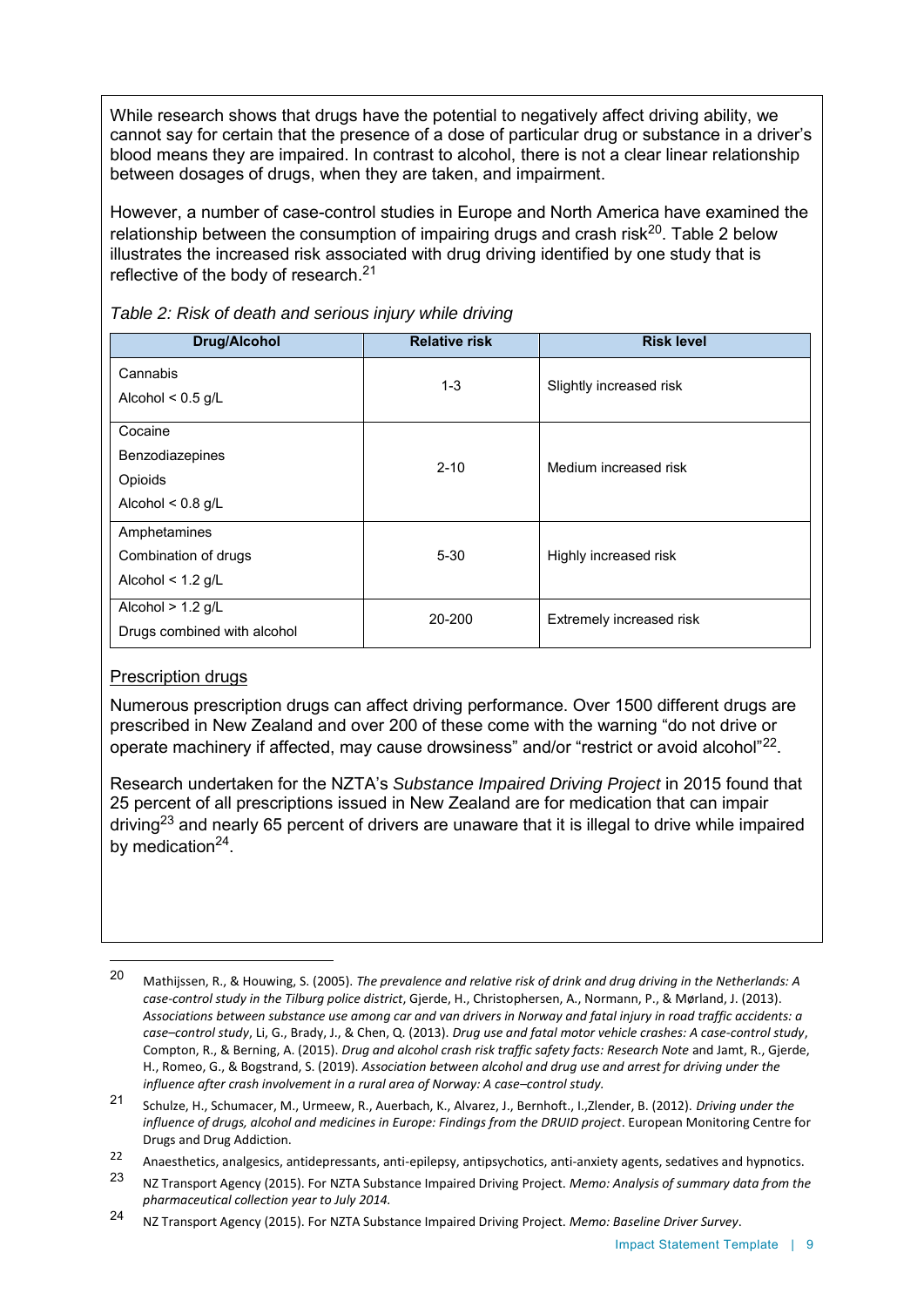# *Evidence of the prevalence of drug driving in New Zealand*

Laboratory testing by ESR

In New Zealand, ESR carries out toxicological analysis of blood samples submitted by the Police, a pathologist or the coroner. ESR's analysis of the blood samples, over the period from January 2014 to May 2018, of drivers stopped by Police and determined to be impaired by drugs, shows that 59 percent used cannabis and 41 percent used methamphetamine.

Over the same period, analysis of the blood samples of drivers killed in crashes, where drugs analysis was requested by a pathologist<sup>25</sup>, found the presence (not necessarily indicative of impairment) of the following drugs $26$ :

- 29 percent had used alcohol<sup>27</sup>
- 27 percent had used cannabis
- 10 percent had used methamphetamine
- $\bullet$  15 percent had used other drugs<sup>28</sup>.

Of the drivers caught drink driving in New Zealand who submit a blood sample for laboratory analysis, over a quarter also test positive for recent cannabis use $^{29}\!$ .

It can be inferred from the laboratory evidence that driving under the influence of recreational drugs is a potentially widespread behaviour in New Zealand. Table 3 reports blood sample results for deceased, hospitalised, and failed-CIT drivers for the last two calendar years.

| Drug              | 2017     |              |                   | 2018     |              |                   |
|-------------------|----------|--------------|-------------------|----------|--------------|-------------------|
|                   | Deceased | Hospitalised | <b>Failed CIT</b> | Deceased | Hospitalised | <b>Failed CIT</b> |
| Number of samples | 191      | 531          | 415               | 197      | 700          | 468               |
| Any drug**        | 57       | N/A          | 89                | 50       | N/A          | 92                |
| Drugs combined    | 32       | N/A          | 33                | 35       | N/A          | 32                |
| Cannabis          | 31       | 37           | 55                | 27       | 37           | 57                |
| Methamphetamine   | 12       | 25           | 42                | 11       | 28           | 42                |
| Opioids           | 6.3      | 7.3          | 8.2               | 6.6      | 12           | 14                |
| <b>Sedatives</b>  | 6.3      | 9.4          | 16                | 6.1      | 10           | 13                |
| <b>Stimulants</b> | 3.7      | 1.9          | 2.9               | 3.0      | 3.3          | 2.6               |
| Alcohol           | 26       | N/A          | N/A               | 28       | N/A          | N/A               |

*Table 3: ESR analysis of drugs (%) present in NZ driver blood samples*\*

\*Reports only samples that received a full drugs screen and excludes crashes not included in NZTAs Crash Analysis System (CAS)

\*\*Excludes alcohol.

 $\overline{a}$ 

28 Most common among 'other drugs' are medicinal drugs such as codeine and tramadol and sedatives such as zopiclone, clonazepam and diazepam.

<sup>25</sup> In this period, 845 samples from 1000 deceased drivers were submitted for analysis. Ninety percent (743) were subject to a full drugs screen.

 $26$  Drivers may have used more than one of the identified drugs.

<sup>27</sup> Reported where drivers have blood alcohol levels greater than 10 milligrams per 100 millilitres of blood. The legal blood alcohol limit for drivers over 20 years of age is 50 mgs per 100 millilitres of blood.

<sup>29</sup> Cannabis use was identified by a presumptive method but not confirmed.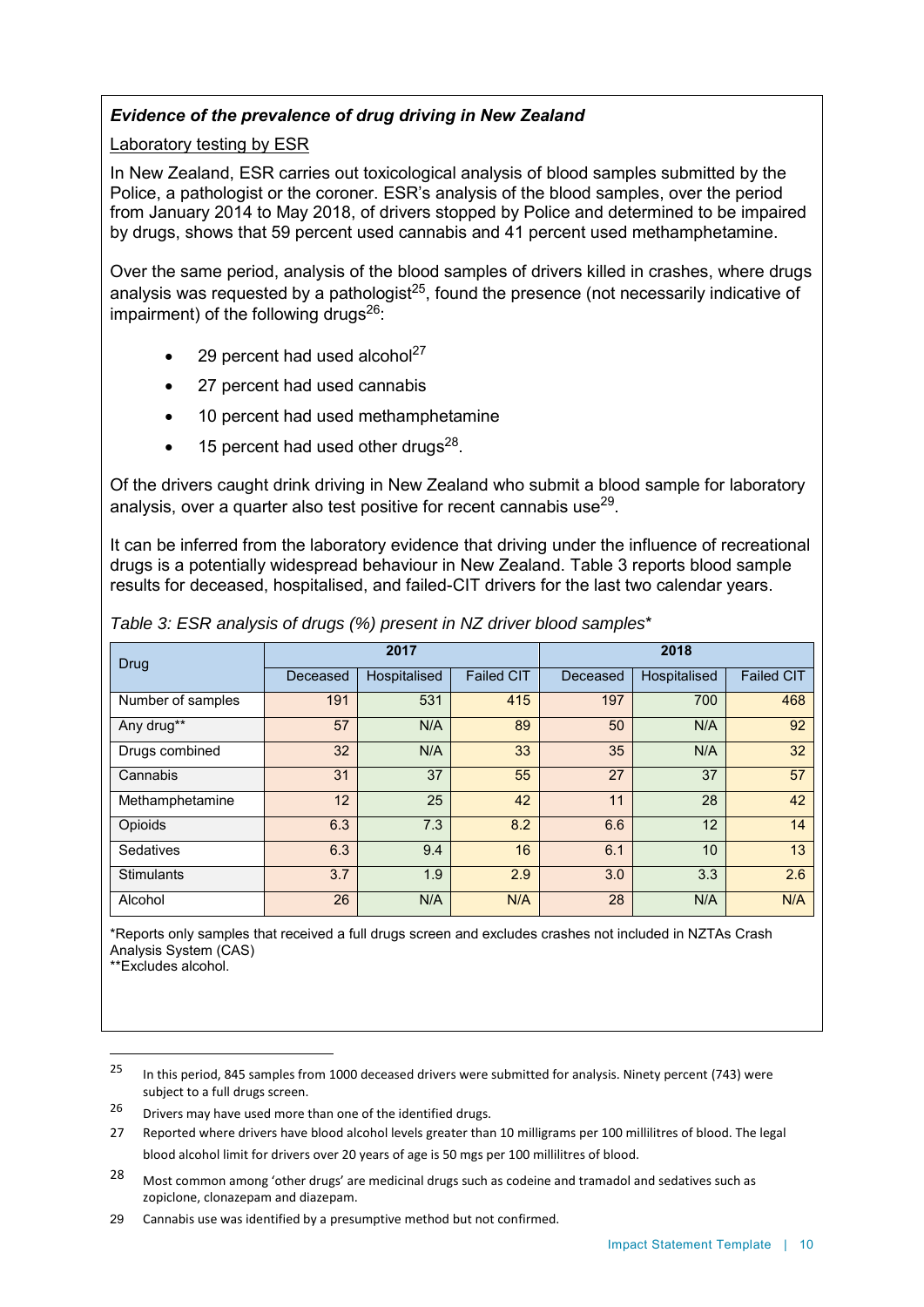The ESR data shows that in 2017 and 2018 at least 50 percent of drivers killed in crashes had drugs in their system compared to 26 and 28 percent for alcohol respectively $^{30}$ . Of 3,050 drivers who failed a breath alcohol test between 2012 and 2015 and provided a blood sample, drugs were detected in 40 percent of the samples.

Further data recently received from ESR from the first half of 2019 shows a 50 percent spike in the number of blood samples from deceased drivers that showed the presence of methamphetamine.

#### Data from the NZTA's Crash Analysis System (CAS)

Data from CAS shows that the number of fatalities from crashes where a driver has been found to have used drugs before driving has increased.

Table 4 below illustrates the number of people killed from crashes (e.g. drivers and passengers) where a driver had consumed impairing drugs or alcohol before driving. The 'involvement' of drugs or alcohol in a crash does not mean that the drugs or alcohol caused the crash but it does mean it may have been a contributing factor. There can also be multiple contributing factors for any single crash

The data shows that in 2014, 18 people were killed in crashes where a driver had consumed impairing drugs before driving. In 2018, 95 people were killed. This compares to 123 people who were killed in crashes in 2018 where a driver had consumed alcohol $^{\rm 31}$ .

| Year | Deaths involving<br>drugs |                                                               | Deaths involving alcohol |
|------|---------------------------|---------------------------------------------------------------|--------------------------|
|      |                           | Above legal limits* or refused   Below legal limits*<br>test. |                          |
| 2018 | 95                        | 80                                                            | 43                       |
| 2017 | 88                        | 74                                                            | 75                       |
| 2016 | 61                        | 67                                                            | 69                       |
| 2015 | 27                        | 66                                                            | 56                       |
| 2014 | 18                        | 48                                                            | 41                       |

*Table 4: Road deaths involving drugs or alcohol* 

\*Alcohol legal limit of 50mg/100ml

This reported increase from 2015 to 2018 may be partly due to an increased Police focus on detecting drug impaired drivers in mid-2015, which saw an increase in the number of samples subject to drugs analysis. However, the data nevertheless shows an increasing trend since 2015 and that fatalities involving drivers who have used drugs are now more than two-thirds of those involving drivers who have consumed alcohol, and more than the number of fatalities involving drivers who have exceeded drink drive limits.

#### Driver surveys

 $\overline{a}$ 

For the New Zealand Health Survey 2012/2013<sup>32</sup>, the Ministry of Health interviewed 13,000 people aged 15 years and over. Of the 11 percent of drivers who reported using cannabis, 36 percent reported driving under the influence of cannabis at least once – suggesting that approximately four percent of adults have driven while under the influence of cannabis in their lifetime.

<sup>30</sup> Drivers in 'deterrable road crashes' whose blood sample was subjected to a full drugs screen analysis by ESR. The term 'deterrable road crashes' excludes accidents the proposed policy could not deter because they occurred due to medical events, suicide or off-road incidents.

<sup>31</sup> These figures vary from the figures presented in the Discussion Document, *Enhanced Drug Impaired Driver Testing, released for public consultation in May 2019. The figures have been updated to exclude non-deterrable accidents from medical events, suicide and off-road incidents.*

<sup>32</sup> Ministry of Health (note11).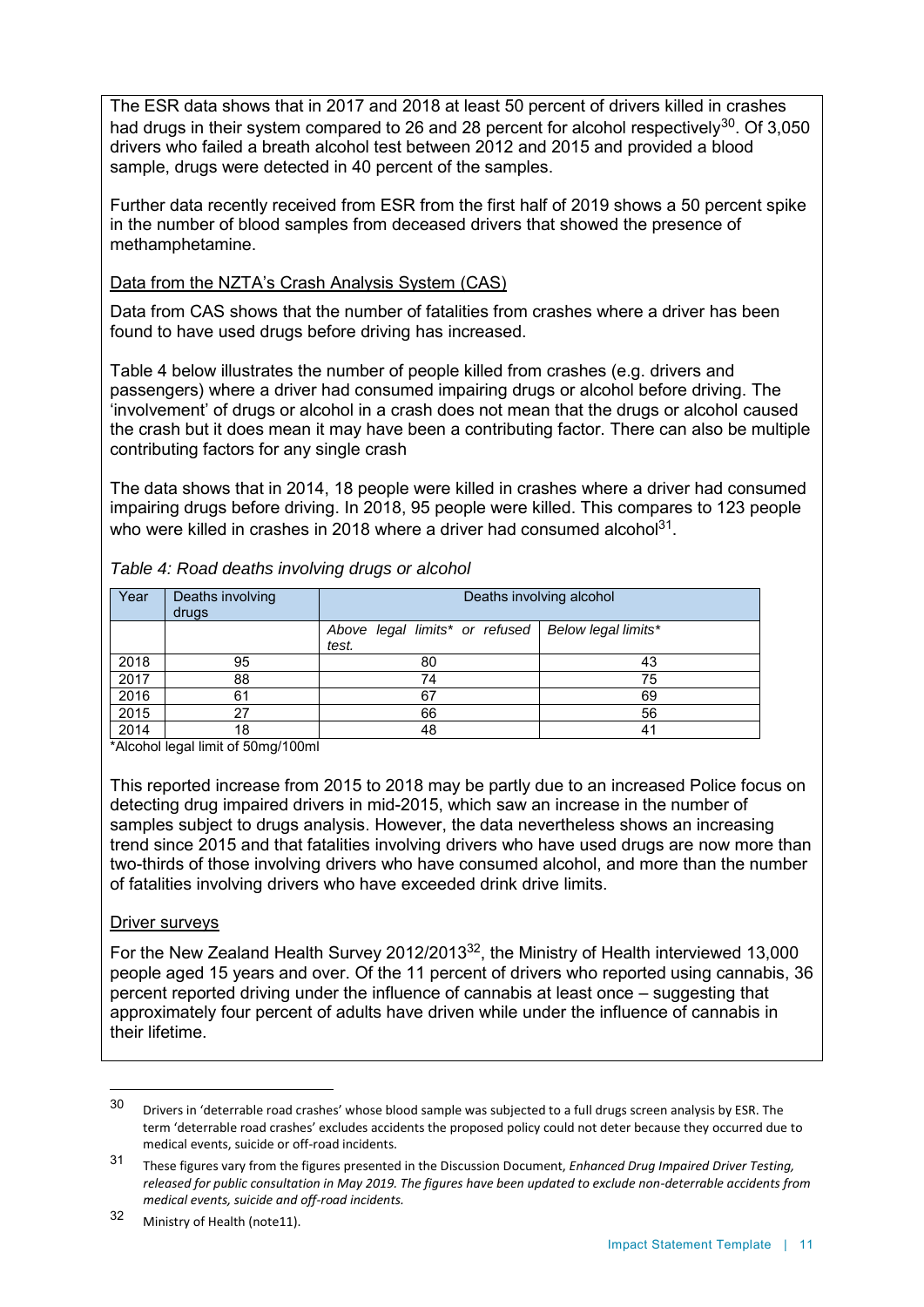In 2017, the University of Waikato surveyed 2,000 people by phone and 434 via the internet, to identify what drugs New Zealanders were consuming, and how many people drove within three hours of consuming those drugs $^{33}$ . Table 5 below illustrates the findings of prevalence of drug driving for the main drugs of interest in New Zealand (based on aggregation of prevalence of use by drivers and elevated crash risk).

| Drug          |       | Telephone respondents     | Internet respondents |                           |  |
|---------------|-------|---------------------------|----------------------|---------------------------|--|
|               | Used  | Within 3 hours of driving | Used                 | Within 3 hours of driving |  |
| Cannabis      | 6.6%  | 2.5%                      | 25.6%                | 14.2%                     |  |
| Sedatives     | 11.9% | 0.2%                      | 12.8%                | 2.6%                      |  |
| Ecstasy       | 1.1%  | 0.1%                      | 6.7%                 | 1.3%                      |  |
| Meth          | 0.4%  | 0.1%                      | 3.7%                 | 2.4%                      |  |
| Hallucinogens | 1.3%  | 0.1%                      | 5.7%                 | 2.1%                      |  |
| Opiates       | 0.5%  | 0.2%                      | 1.0%                 | 1.0%                      |  |
| Cocaine       | 0.4%  | 0.1%                      | 1.0%                 | 0.5%                      |  |
| Alcohol       | 83.8% | 45.3%                     | 88.9%                | N/A                       |  |

*Table 5: Drug driving prevalence in New Zealand*

# *New Zealand's current approach to deterring and detecting drug driving*

Under the current CIT regime, a police officer must have 'good cause to suspect' a driver has used a drug or drugs before the driver can be required to undergo the test. A trained police officer carries out the test, which comprises eye, walk and turn, and one-leg-stand assessments.

Drivers who fail the CIT are required to provide an evidential blood sample, which is analysed for the presence of a qualifying drug<sup>34</sup> by ESR. It is an offence to drive impaired, with evidence in the blood of a qualifying drug $^{35}.$ 

Further detail about the legislative arrangements for the CIT is set out in Section 2.2 below. Analysis of the limitations of the CIT is set out in Section 2.3 below.

#### *Previous government consideration of the current scheme*

A report back on the overall fitness-for-purpose of the drug driving system took place in 2012, three years after the CIT regime was introduced. At that time it was found that the regime was working well and Police found the legislation to be effective and workable. In 2012, the use of oral fluid drug testing devices was not supported as they were considered to be too unreliable, time consuming (3-5 minutes per test) and costly (\$50 per test).

In 2014, the Ministry reviewed the extent of drug driving in New Zealand and the effectiveness of the current drug-driving enforcement model under the Safer Journeys Action Plan 2013-15. At that time the review estimated the social cost of drug driving had escalated to between \$96.8 million and \$731.4 million per annum, with a central estimate of \$250.5 million. This was equivalent to 23 people dying, 112 serious crashes, and 304 minor crashes per year.

Following the review in 2014, Cabinet considered a proposal in April 2016 to introduce random oral fluid drug testing<sup>36</sup>. At that time, Cabinet invited the Minister of Health to

 $\overline{a}$ 

<sup>33</sup> Starkey (note 12)

<sup>34</sup> These are drugs categorised under Schedule 1, 2, and parts of Schedule 3 of the Misuse of Drugs Act 1975, as well as prescription medicines defined in section 2 of the Land Transport Act 1998

<sup>35</sup> Section 57A Land Transport Act 1998

<sup>36</sup> CAB-16-MIN-0151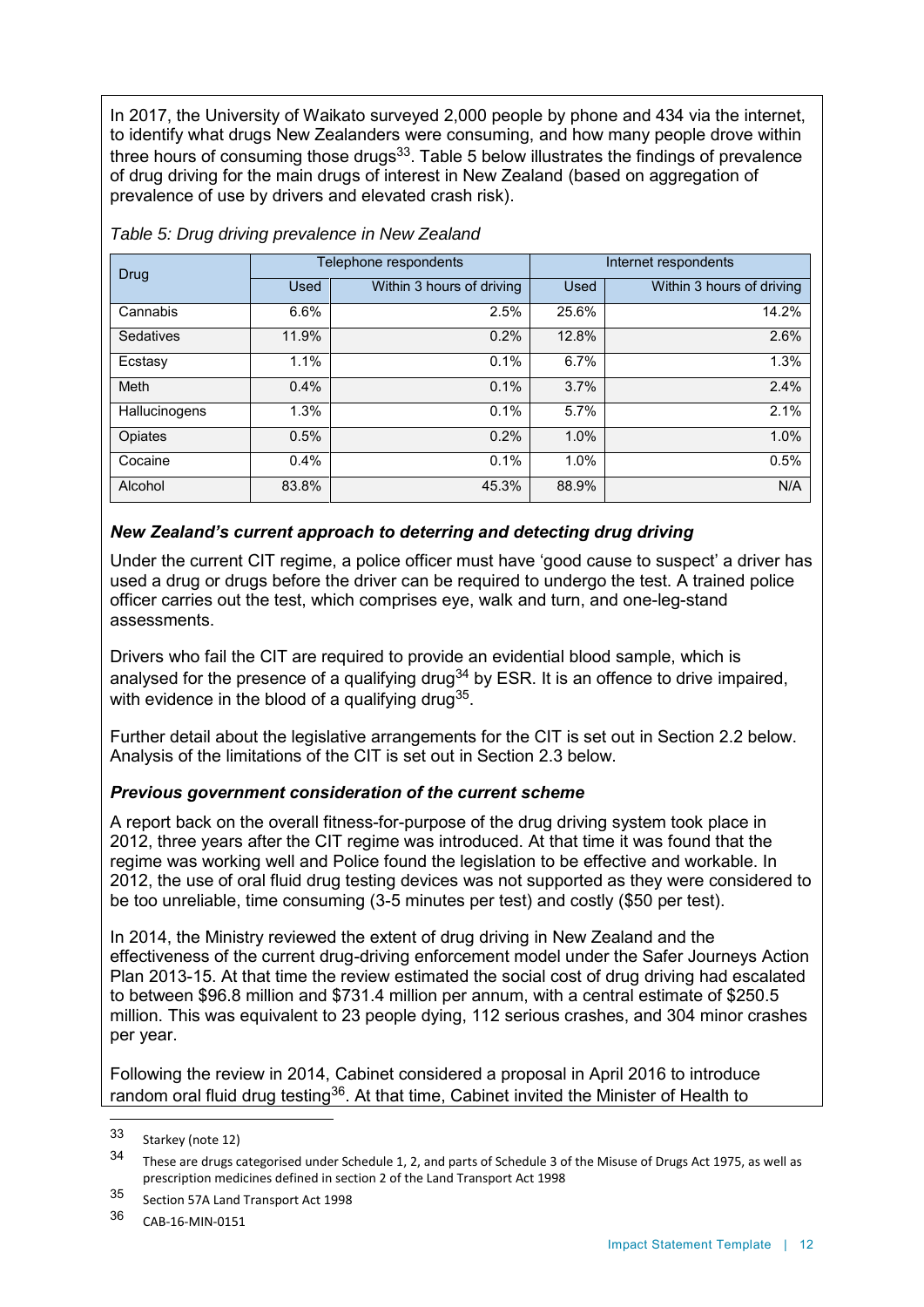consider the proposal in the context of the National Drug Policy 2015-2020 and report to the Cabinet Strategy Committee. In June 2016, the Associate Minister of Health advised that he did not support the proposal as the National Drug Policy emphasised a proportionate response to minimise drug-related harm, whereas a driver who returned a positive oral fluid test for the presence of drugs did not necessarily represent a risk to road safety $^{37}.$ 

In November 2016, Cabinet considered a modified proposal for oral fluid drug testing following an incident comprising either a suspected driving offence or a driver's involvement in a motor vehicle crash $^{38}$ . Cabinet directed the Associate Minister of Transport to provide further advice on the options and to prepare a draft document for public consultation on the proposed options. This was not completed before the General Election in 2017.

# **2.2 What regulatory system, or systems, are already in place?**

New Zealand's current drug-driving regime was introduced in 2009. It is set out in the Land Transport Act 1998 (LTA). The approach to drug-driving enforcement is based on proving a person is both: impaired and cannot drive safely; and has drugs present in their blood.

Section 71A of the LTA authorises a (trained) police officer to require a person to undergo a CIT. If a driver's performance on the CIT is unsatisfactory, a police officer can require a driver to undergo a blood test for a qualifying drug. Section 57A of the LTA states that it is an offence to drive while impaired, with evidence in the blood of a qualifying drug.

Section 64 of the LTA provides a medical defence for a person who can prove that they have a current and valid prescription from a health practitioner for the drug(s) they have consumed before driving and were using the drug(s) in accordance with the health practitioner's or manufacturer's instructions.

The current regime also includes a 'presence-based' offence. Section 58(1)(b) of the LTA applies to drivers who are hospitalised because of a crash and because of their injuries, cannot undergo a CIT. If the driver's blood test, taken in a hospital, shows the presence of a Class A drug<sup>39</sup> (for example, methamphetamine), they can be prosecuted.

# *Penalties for drug impaired driving*

Serious criminal penalties result from a conviction for drug driving. For a first and second offence, a drugged driver could receive a prison term of up to 3 months or a fine of up to \$4,500, and a mandatory disqualification of 6 months or more. Police also have the power to forbid a person to drive for 12 hours if their performance on a CIT is unsatisfactory. This is to ensure that any risk that the impaired driver may pose to other road users is effectively managed.

#### *Agencies with an interest in the drug driving scheme*

Other than the NZ Police, who administer the scheme at an operational level, the Ministry of Health has an interest as the owner of New Zealand's National Drug Policy 2015 – 2020. The National Drug Policy is the guiding document for policies and practices responding to alcohol and other drug issues. Its overarching goal is to minimise alcohol or other drug-related harm, and promote and protect heath and wellbeing. The Policy's objectives are:

- delaying the uptake of alcohol and other drugs (AOD)
- reducing illness and injury from AOD

 $\overline{a}$ 

<sup>37</sup> STR-16-MIN-0002

<sup>38</sup> CAB-16-MIN-0606

<sup>39</sup> Class A drugs are drugs that carry a very high risk of harm. Listed in Schedule 1 of the Misuse of Drugs Act 1975.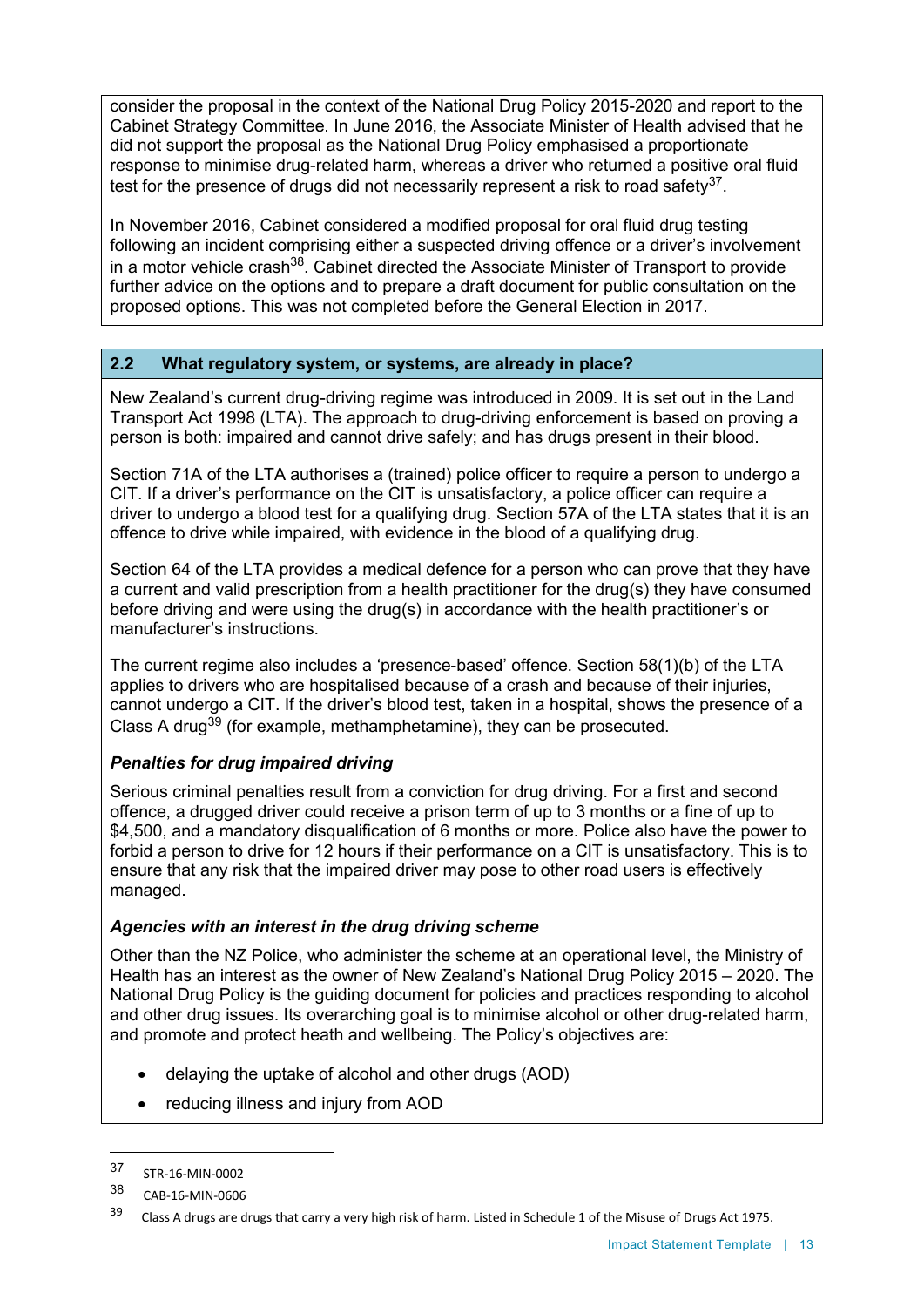- reducing hazardous drinking of alcohol
- shifting attitudes towards AOD.

The Policy emphasises a proportionate response to minimise drug-related harm and promotes alternatives to the criminal justice system for dealing with low-level offenders $^{\rm 40}$ .

If a driver is convicted by the courts under section 65 of the LTA for repeat driving offences involving drugs, they can be indefinitely disqualified and required to prove they have dealt with their drug problem by attending an approved drug and alcohol assessment centre, before their licence can be reinstated. The NZTA is responsible for the process of reinstatement.

The Ministry of Justice is responsible for policy on cannabis reform. This work is linked to but not dependent on the Ministry's work on drug driving.

Non-government organisations with an interest in drug driving policy include providers of drug education and rehabilitation courses offered by NGOs, funded by District Health Boards. The NZ Drug Foundation is a registered charitable entity that is supported by government funding, corporate and private grants and donations, and members to advocate for drug policies and practices.

# **2.3 What is the policy problem or opportunity?**

Research demonstrates that many illicit, prescription and recreational drugs have negative impacts on driving ability and increase crash risk. When combined with alcohol the negative effects can be even larger.

Evidence from surveys of drivers, and analysis of crash data and blood samples from deceased drivers (refer Section 2.1 above) shows that drivers in New Zealand are using drugs that can impair driving performance and cause deaths and serious injuries. Indications are that that the number of 'drug drivers' is increasing despite the existing CIT scheme.

The CIT behavioural tool currently available to the Police to detect drug driving is useful - it is an impairment-based test that can be applied regardless of the drug or substance that has been consumed by a driver. In 92 percent of the cases where a driver fails a CIT, subsequent laboratory analysis of the driver's blood sample by ESR confirms the presence of a qualifying drug.

However, the CIT has limitations. Its key limitation is that it cannot be performed in large enough numbers to provide general deterrence of drug driving. Police records show that 473 blood specimens were analysed following drivers completing a CIT unsatisfactorily in 2017/18. While the Police do not have data on how many drivers satisfactorily complete CITs, or how many CITs are conducted overall, the number of tests carried out is very low (estimated at less than one percent of drivers) in comparison to the around 1.75 million compulsory alcohol breath tests carried out each year (47 percent of drivers).

#### *Good cause to suspect*

 $\ddot{\phantom{a}}$ 

Under the CIT regime, a police officer must have 'good cause to suspect' a driver has used a drug or drugs before that driver can be required to undergo the test. Good cause to suspect can be established by a police officer if they witness behaviours such as erratic driving or swerving across lanes, through a driver's personal demeanour when they are stopped and spoken to by a police officer, or from external cues such as the smell of cannabis.

<sup>40</sup> For example, people found in possession of illicit drugs for personal use.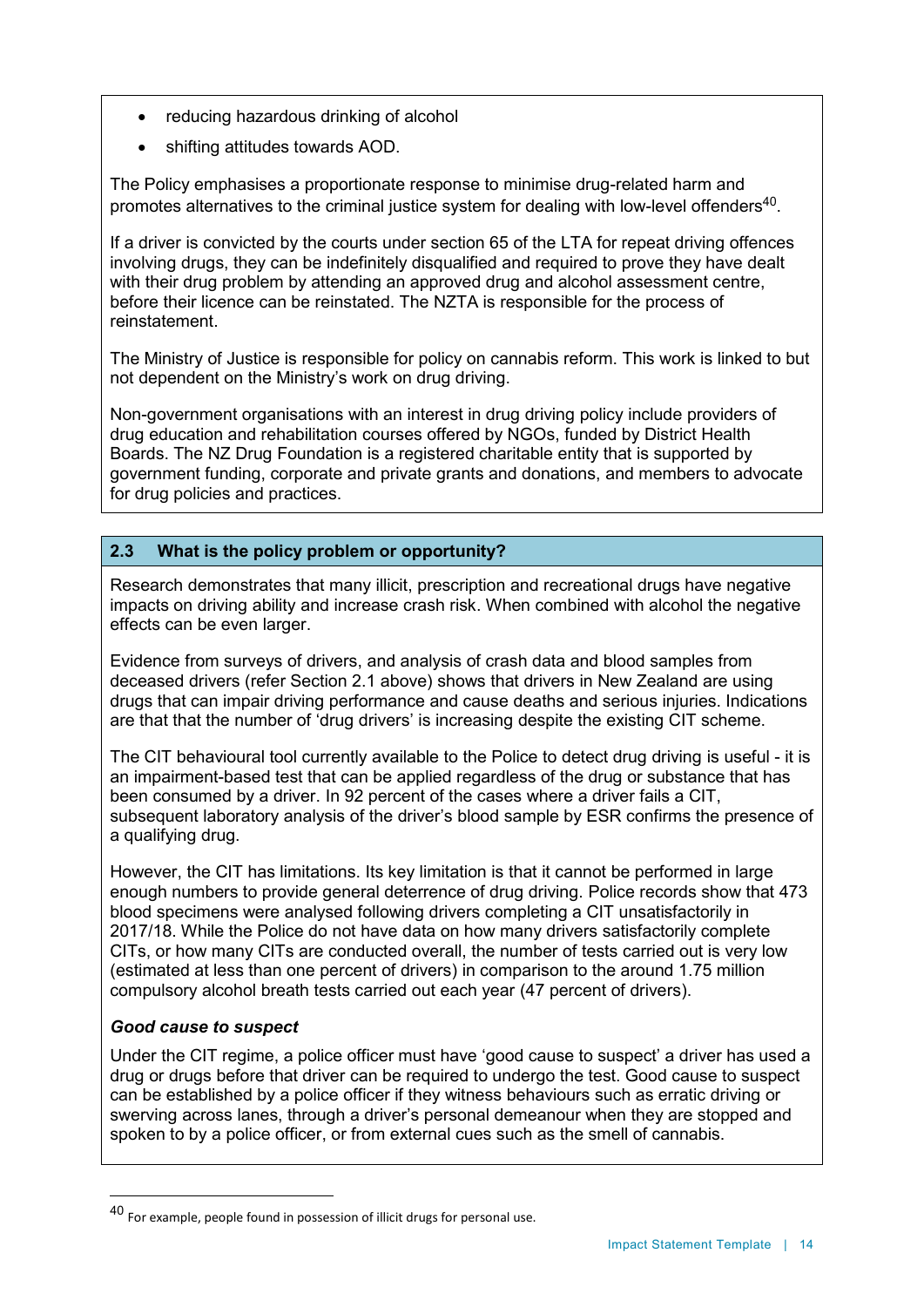Compared to the random testing approach used for alcohol in New Zealand, the core problem with the 'good cause to suspect' threshold is that it limits the number of drivers police officers can test because they are required to identify observable signs of drug use. The time it takes to complete a CIT may disincentivise police officers from committing resources to conducting a CIT when their initial assessment of good cause is marginal. The requirement to establish good cause also means it is likely there are drug drivers who are not tested because they show no observable signs of drug use.

# *Time taken to conduct a CIT*

A CIT takes, on average, 52 minutes to complete. For safety reasons, CITs cannot be conducted by the roadside, so drivers are usually brought back to a Police station to be tested. If a CIT is failed, it takes an additional 40 minutes, on average, to complete an evidential blood test. Overall, this limits the number of drivers that can be processed through a CIT. The process also requires police officers to withdraw from frontline activities for the time it takes to complete the CIT and blood test.

# *Other limitations*

Police are frequently unable to require drivers who have been injured in a crash to undertake a CIT because they are injured or in a state of shock or emotional distress following a crash.

Police procedure is not to conduct a CIT if a driver is being processed for a drink driving offence. This means that drivers who may be impaired from both alcohol and drugs will not be subject to a CIT if an offence of drink driving is established. This contributes to the low number of CIT Tests conducted.

Police officers need special training to be able to conduct a CIT. The cost of training every police officer is prohibitive, meaning sufficient trained officers may not be available at all times to conduct a CIT.

# *Summary*

The factors discussed above limit the capacity of the CIT regime to achieve a general deterrence effect (discussed below), meaning that the perceived and actual risk of detection of drug driving is minimal. A University of Waikato survey of drivers in 2017/18<sup>41</sup> found that 60 percent of drivers thought people were likely to be caught by Police for drink driving but only 26 percent thought people were likely to be caught for drugged driving.

# Drug driving deterrence

There are two forms of deterrence, general deterrence and specific deterrence. General deterrence refers to the impact of enforcement on those not directly impacted, via mechanisms such as advertising and word-of-mouth. Specific deterrence, on the other hand, refers to the impact of enforcement on people directly, via personal experience of checkpoints and/or penalties.

Deterrence theory proposes that the key to reducing offending is lifting the level of detection and enforcement $42$ . This is achieved when the mere threat of being caught and sanctioned deters the majority of drivers from committing an offence.

In New Zealand, compulsory testing for alcohol in large numbers is connected to a reduction in fatalities from drink-driving. Since the mid-1990s, there has been an overall increase in the amount of breath-testing<sup>43</sup> and a corresponding decrease in alcohol-related road crashes. In

 $\ddot{\phantom{a}}$ 

<sup>41</sup> Starkey (note 12).

<sup>42</sup> Davey, J. & Freeman J. (note 3).

<sup>43</sup> Above note 4.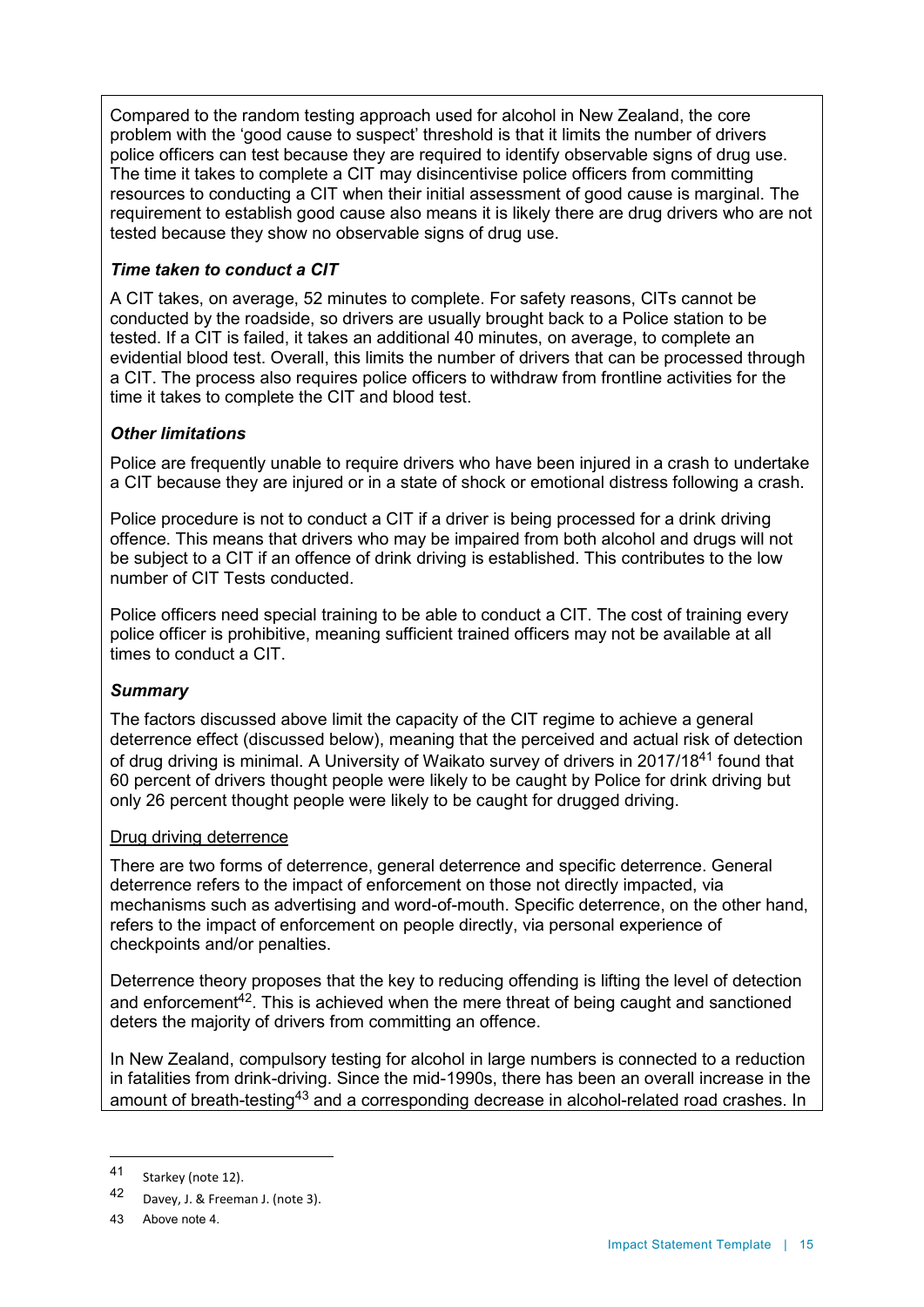1990, there were 268 fatal crashes, out of a total of 638 (42%) involving alcohol, compared to 74, out of 342 (20%) in 2017<sup>44</sup>.

In the drug driving context, deterrence theory suggests highly-visible testing of drivers at sufficiently intense levels to increase the public's perception of the risk they will be caught drug driving. The consequences that follow for a drug driver are also important. The swift delivery of sanctions, such as through an infringement offence regime, versus court-based processes, promotes deterrence.

# **2.4 Are there any constraints on the scope for decision making?**

Cabinet has agreed to a drug driving scheme for New Zealand that retains the current CIT process<sup>45</sup> . This precludes the development of an entirely bespoke system.

# **2.5 What do stakeholders think?**

# *Stakeholders and their interests*

The primary stakeholder of the proposed policy is the New Zealand driving public. Key government stakeholders are the NZ Police, the Ministries of Transport, Health and Justice, the Department of Corrections and NZTA. The collective interest of all stakeholders is reduced harm (deaths and serious injuries) from drug driving.

# *Government stakeholders*

The NZ Police has collaborated with the Ministry of Transport in the development of the proposed policy and support all aspects of the policy, except the threshold at which the level of drugs in blood denotes a criminal (as opposed to infringement) offence. Police support a level equivalent to a blood alcohol level of 50mg/100ml. The proposal in this RIS is for a threshold of 80mg/100ml, which is consistent with the criminal threshold for drink driving in New Zealand.

Other government stakeholders have considered new measures to address drug driving on several previous occasions. These include two Cabinet papers and RISs seeking to introduce oral fluid testing in 2016 and papers seeking permission to consult on drug driving measures in 2017 and 2018.

Consultation with agencies during policy development in 2019 on the proposed scheme highlighted residual concerns about disproportionate impacts for Māori and human rights limitations. Agencies were positive about the inclusion of drug concentration limits as a basis for offences and the incorporation of prescription drugs in the scheme, but were cautious about the introduction of offences for driving after consuming combinations of drugs and/or alcohol.

The Ministry of Justice noted that the proposal will limits rights affirmed under the BORA (discussed in Section 5.4) but acknowledged that previous advice on BORA impacts had been considered in the design of the scheme. The Ministry of Justice requested that it be consulted in the development of the new offences created for the scheme.

The Ministry of Health queried the extent to which levels of drugs in blood can be correlated with blood alcohol levels. It also expressed concerns about criminal offences for driving after consuming combinations of drugs.

 $\overline{a}$ 

<sup>44</sup> Reported where a driver's blood sample tested over the applicable legal limit or driver refused a blood test.<br>45 PEM 18 MIN 0103

DEV-18-MIN-0193.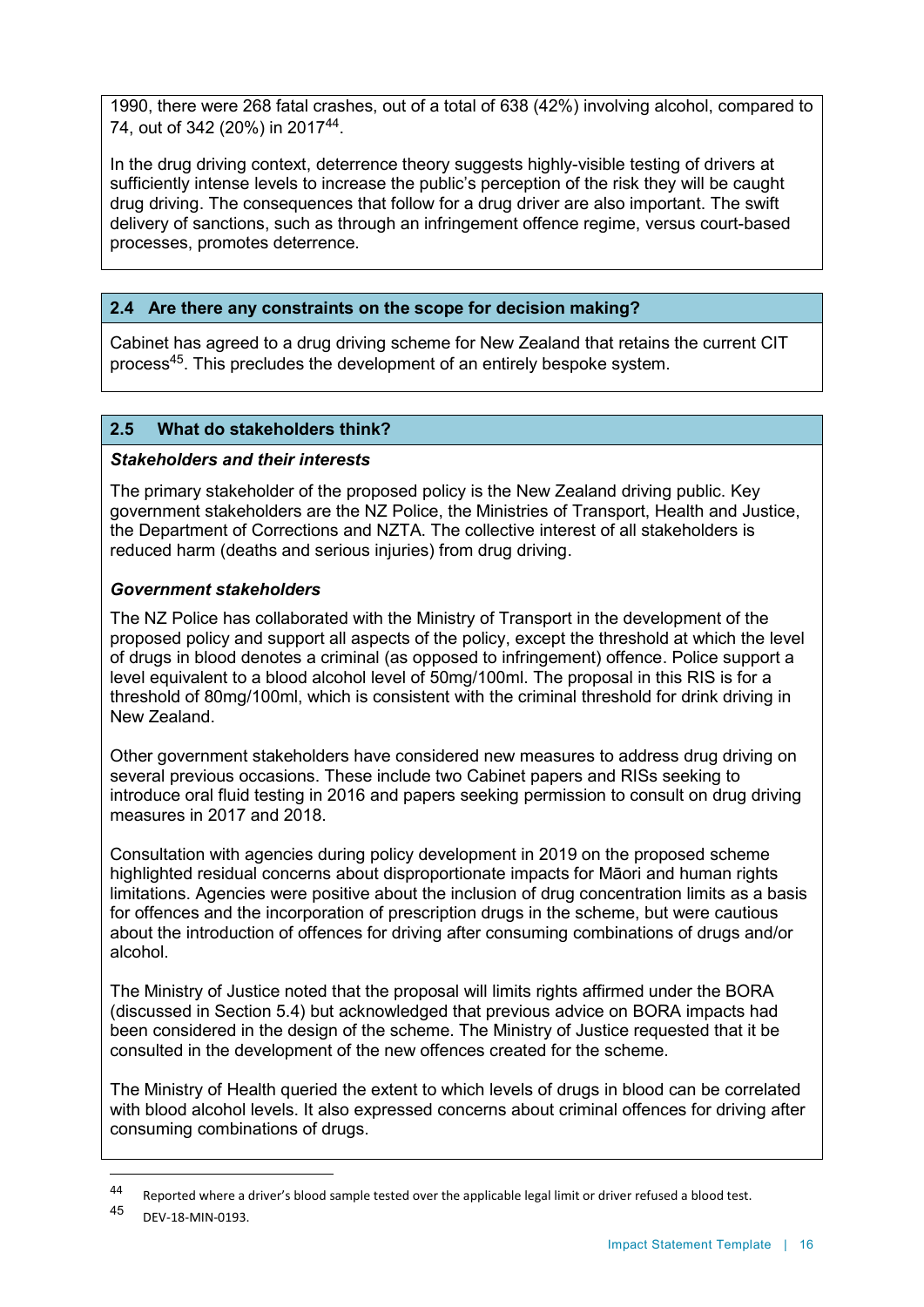The Ministry of Health considered that more could be done to support a health approach to drug driving, to take advantage of public education and advertising, and to take account of disproportionate impacts for Māori.

Te Puni Kōkiri (TPK) noted concerns about the limitations of the science about the impairing effects of drugs, and that the proposal was likely to have an over-representative effect on Māori. TPK suggested that the Ministry of Transport consider:

- how the health-based approach could be strengthened
- training for Police to mitigate concerns about unconscious bias
- fines based on income levels.

# *Public consultation*

 $\ddot{\phantom{a}}$ 

Public consultation on drug driving took place in May and June 2019<sup>46.</sup> The consultation document was hosted on the Ministry of Transport's website. It received significant attention in news media, in particular because its release coincided with the one-year anniversary of a crash involving drug driving that resulted in seven deaths. In total, 88 submissions were received from the public consultation as follows:

- 60 were from individuals
- 4 were from local government
- 6 were from health sector organisations and health professionals
- 2 were from Māori health advocates
- 7 were from drug advocacy/interest groups
- 3 were from motor vehicle industry organisations
- 4 were from unions or organisations representing employees
- 1 was from a researcher/academic
- 1 was from a drug testing equipment manufacturer

The overarching message from submitters to the public consultation on enhanced drug driver testing was that they support the Government taking action to reduce the deaths and serious injuries that result from drug driving $^{47}.$ 

The majority of submissions supported the introduction of roadside oral fluid testing under a zero-tolerance, presence-based approach under which drivers would be penalised without impairment being proven. Some submissions raised concerns about the accuracy of oral fluid testing devices, or the potential for a presence-based approach to disproportionately affect disadvantaged groups, such as Māori, who are more frequent users of cannabis.

The majority of submitters supported random drug testing, regarding it as a reasonable and proportionate response to the harm of drug driving. Very few submitters expressed any concern about the proposed 3 to 5 minutes it could take to complete an oral fluid screening test. Most submitters that addressed this point argued it was a minor inconvenience in order to save lives.

Submitters acknowledged that the CIT scheme was important and needed to be retained to detect drugs that oral fluid testing devices could not detect, for example synthetic drugs.

<sup>46</sup> Ministry of Transport, *Discussion Document: Enhanced Drug Impaired Driver Testing* (May 2019)

<sup>47</sup> Ministry of Transport, Summary of Submissions: *Enhanced Drug Impaired Driver Testing* (May 2019)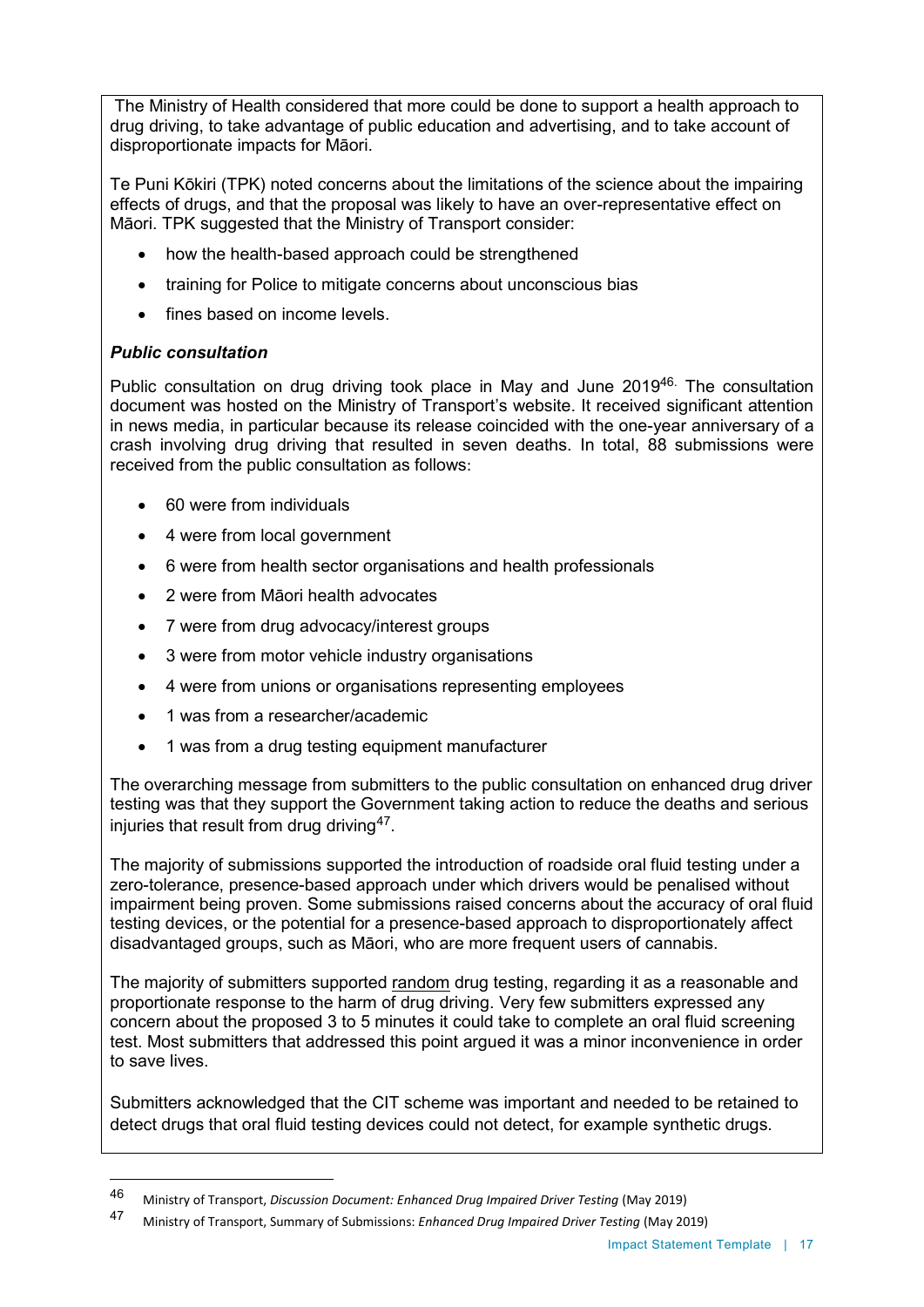Submitters were divided about the implementation of blood concentration limits (*per se* limits) for drugs. A number of submissions noted that limits could be used to address concerns about drivers being unfairly penalised for taking medicines in accordance with a prescription. However, most submitters that discussed limits had concerns about whether the evidence base for the impairing effects of different drugs, and drugs in combination, was advanced enough to support setting levels that were reasonable and not arbitrary.

A significant minority of submitters had reservations about whether a presence-based approach should apply to prescription drugs. Most submitters that discussed options related to prescription drugs argued that people who are impaired by illicit or prescription drugs should be treated the same, as they both present a road safety risk. However, the majority of those submitters had reservations about penalising drivers, under a presence-based approach, if they had taken medicines at prescribed levels and were not impaired.

Most submitters supported a medical defence, provided a driver had taken medicines in accordance with a prescription that did not include a warning not to drive, or where the driver had not been warned of the impairing effect of the drugs they were taking.

Most submitters supported a penalty structure that aligns, to the extent possible, with drink driving penalties.

Health sector organisations, Māori health advocates and the councils who submitted to the consultation recommended health-based, non-enforcement options for first time or low-level offending. Almost every submission that discussed penalty options acknowledged the need to support drug drivers with access to some form of drug education and rehabilitation, counselling or mental health support.

#### Section 3: Options identification

#### **3.1 What options are available to address the problem?**

The following options have been identified to address the problem identified above.

# *Option 1: Status quo or enhanced status quo*

Under the status quo option, Police will continue to conduct CITs with the existing level of trained staff, identifying drivers who are impaired by drugs on the basis of good cause to suspect. A similar prosecution success rate of 92 percent of drivers can be assumed. Under this option, Police might conduct around 500 CITs per annum.

Under an enhanced status quo option, Police could train more police officers to conduct CITs, so that the reach of testing is extended. Police advise that this would be a significant financial investment for a relatively low return as police officers would still be limited in the number of drivers they could process by the requirement to establish 'good cause to suspect'. Police estimate they might perform up to 1,000 drug tests per annum with more trained officers. While this is double the current rate of testing it is still a very low number of tests compared to the roughly 1.75 million breath tests for alcohol undertaken each year.

The low number of tests that can be completed under the status quo and enhanced status quo options are unlikely to be sufficient to provide the desired deterrence effect. A study by Monash University in Australia concluded that, to achieve optimal levels of general deterrence, ten percent of licensed drivers should be tested for drugs each year.

# *Roadside oral fluid testing options*

Oral fluid testing schemes are able to deliver highly-visible testing of drivers at sufficiently intense levels to increase the public's perception of the risk they will be caught if they drive after using drugs.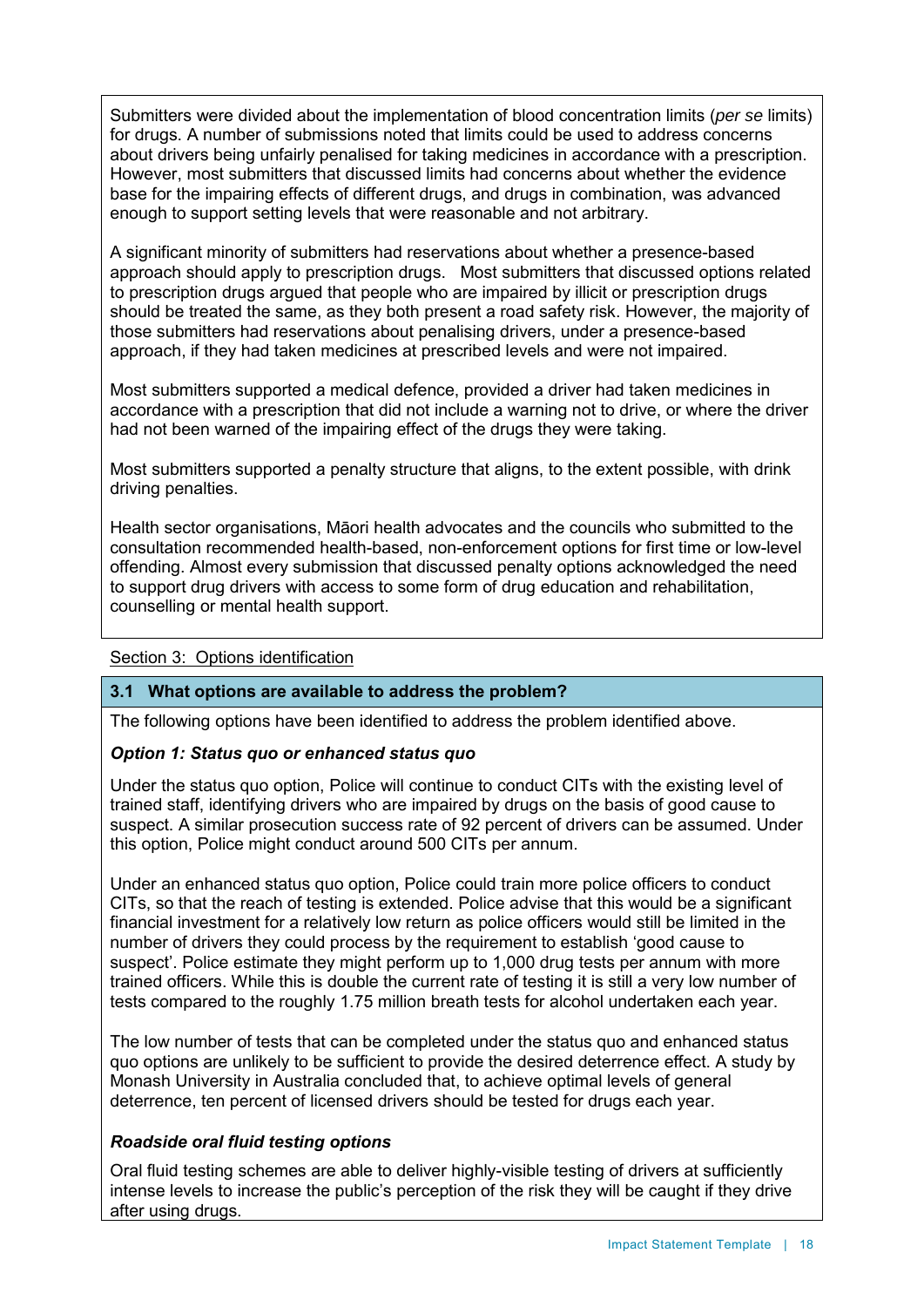Many jurisdictions with drug testing regimes like the CIT have supplemented them with oral fluid testing over the last decade to lift their level of drug driving detection and enforcement. This includes over a dozen jurisdictions in Europe and North America. Our nearest neighbour, Australia has been conducting roadside oral fluid testing for 15 years.

Oral fluid testing is undertaken because it is the quickest, least invasive and most practical method of roadside drug testing (e.g. compared to urine or blood testing). Oral fluid testing devices work by detecting the presence of a drug (or active ingredient of a drug) by taking a swab of a driver's saliva and inserting the swab into a testing device (more recent devices require a single swipe of the tongue). The device then shows either a positive result for drugs or a negative result.

Oral fluid testing devices are manufactured with 'cut-off' thresholds for the detection of drugs. The thresholds vary from device to device. The purpose of the thresholds is to reduce the risk of false-positives by ensuring there is a sufficient amount of a drug present in a blood sample to accurately determine a result.

Drug screening devices can take less than one minute to produce a result<sup>48</sup>, which is considerably less than it takes to undertake a CIT but significantly longer than an alcohol breath test, which takes a few seconds. An oral fluid test is likely to cost between \$20 and \$45, compared to a few cents for an alcohol breath test.

The disadvantage of oral fluid testing is that, unlike alcohol breath tests, oral fluid screening devices can only detect the presence of drugs, not impairment. Accordingly, most countries operate a zero-tolerance policy in presence-based schemes, especially for illegal drugs. This means that some drivers who have used drugs, but may not be impaired, will fail drug screening tests and face penalties. In the jurisdictions that operate these schemes, this is considered a justifiable response to addressing the harm of drug driving and deterring drug driving behaviour.

A number of jurisdictions that have implemented oral fluid testing have also developed blood concentration limits to transition their schemes (in part) into impairment-based regimes. Limits are discussed in detail later in this section.

Three options for roadside oral fluid testing are considered below.

# *Option 2: Roadside oral fluid testing with a 'good cause to suspect' threshold*

Under this option, roadside oral fluid testing would be conducted by a police office after they have formed good cause to suspect a driver has consumed drugs before driving. The advantages of this approach are that drivers who are identified for testing would be subjected to a much shorter roadside 'detention' than for a CIT test, and drivers who are not exhibiting symptoms of drug use would be unlikely to be stopped and tested for the presence of drugs.

Of the options considered in this RIS, this option would have the least overall impact on drivers' rights and freedoms under the BORA. However, as stated above in relation to Option 1, Police would be limited in the number of drivers they could test - up to 1,000 drug tests per annum.

Canada retained the good cause to suspect approach when it introduced roadside oral fluid testing as a complementary option to CIT testing in 2018. The Canadian government decided that, compared to the few seconds it took to screen a driver for alcohol, the few minutes it took to screen a driver for drugs, when they had potentially not consumed any drugs, was an uniustifiable breach of the Canadian Charter of Rights and Freedoms.

 $\overline{a}$ 

<sup>48</sup> Timing may vary depending on the number of and type of drugs being tested for.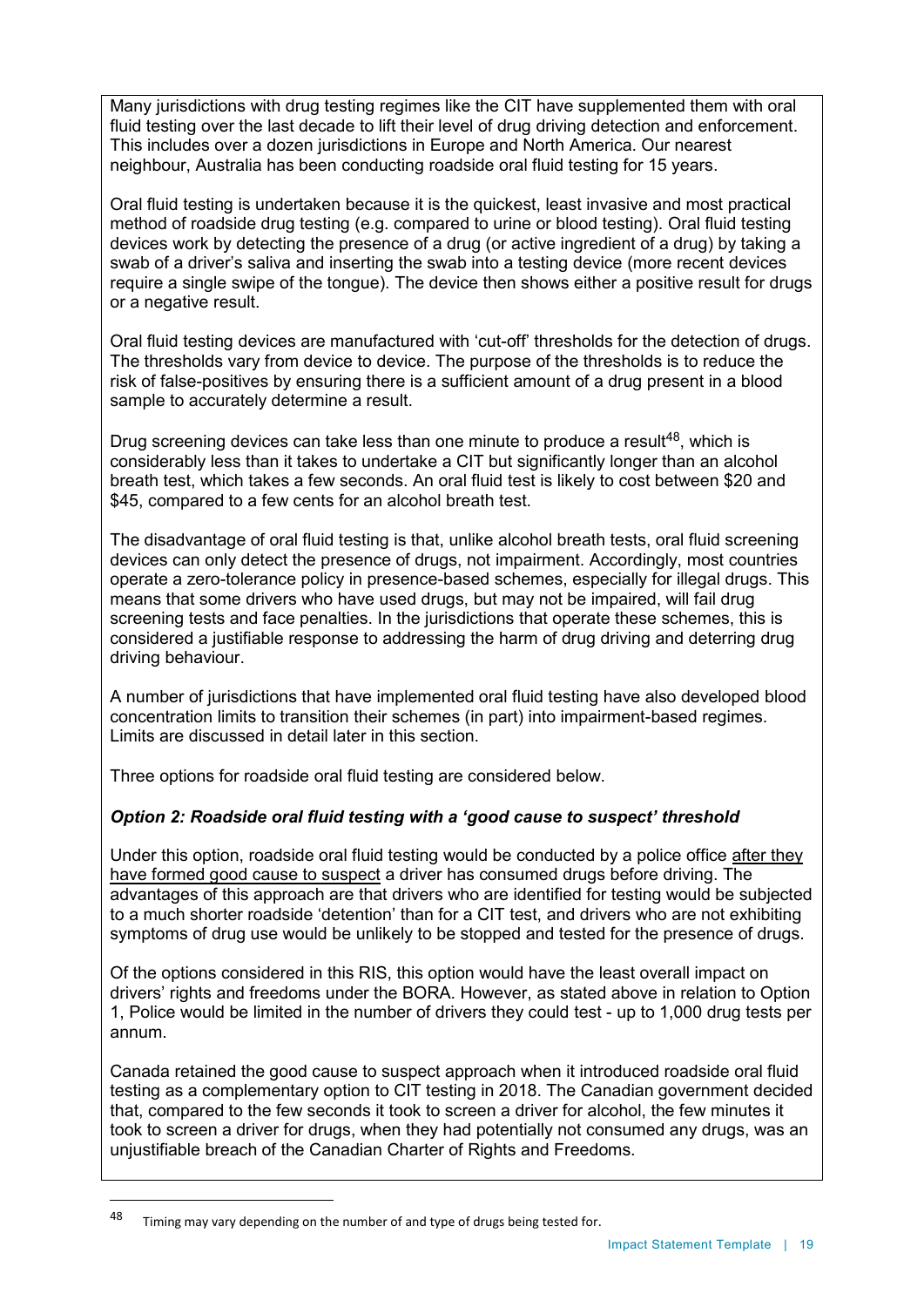In 2016, Cabinet considered but decided not to proceed with an option for roadside oral fluid testing with good cause to suspect. This option has not been costed in the Ministry's CBA.

# *Option 3: Random oral fluid testing with an infringement offence scheme (preferred option)*

# Random testing model

Under Option 3, the legal power of the Police to test drivers would be similar to the power they now have to test drivers for drink driving. A driver could be stopped on a road and tested at any time, without there being any suspicion the driver had used drugs before driving.

Police operational procedures for the delivery of oral fluid testing will be developed to maximise the use of resources to achieve the objectives of the proposed policy. This would be dependent on factors such as the availability of equipment and the number of trained staff - training in the use of oral fluid devices is less expensive and more accessible than training for the CIT. In practice, Police would likely conduct oral fluid testing through high visibility checkpoints and/or mobile vehicle stops. The process could be operated in tandem with drink driving operations.

Deterrence theory<sup>49</sup> proposes that random testing is the most effective for achieving an increased general deterrence effect, because it provides the greatest increase in the public perception of the possibility of being caught drug driving anytime, anywhere (refer discussion in Section 2.3 above).

Of the options considered in this RIS, random drug testing would have the greatest impact on drivers' rights and freedoms under the BORA, including the right to be secure against unreasonable search and seizure and the right not to be arbitrarily detained. This is because a larger number of drivers will be detained for drug testing and subjected to an invasive procedure, the majority of whom are not likely to have used any drugs.

The majority of submitters to the public consultation on drug driving supported a random drug testing approach, considering that it was a reasonable and proportionate response to the harm of drug driving.

#### Infringement offence scheme

Under Option 3, there will be a rebuttable presumption that drivers who produce two positive (failed) oral fluid tests commit an infringement offence at the same level as a low-level alcohol offence - a \$200 infringement fee and 50 demerit points. While not criminal, this penalty would still be moderately severe – a second offence within 2 years could see the driver's licence suspended for 3 months. This could have an impact on a driver's employment opportunities or their ability to travel, for work or leisure, including internationally.

Creating an infringement offence scheme for drivers who fail roadside drug tests would deter drug driving behaviour without criminalising drivers who have not been proven to be impaired. An infringement approach is likely to be more effective in socialising a change in drug driving policy than would be achieved by a solely criminal approach that could alienate the public if it resulted in perceived injustices.

An infringement approach would support the Government's commitments to taking steps to, where appropriate, avoid criminalising drug use. This is reflected in, among other things, the National Drug Policy 2015-2020. The Policy emphasises a proportionate response to minimise drug-related harm and promotes alternatives to the criminal justice system for dealing with low-level offenders.

 $\overline{a}$ 

<sup>49</sup> Davey, J. & Freeman J. (note 3).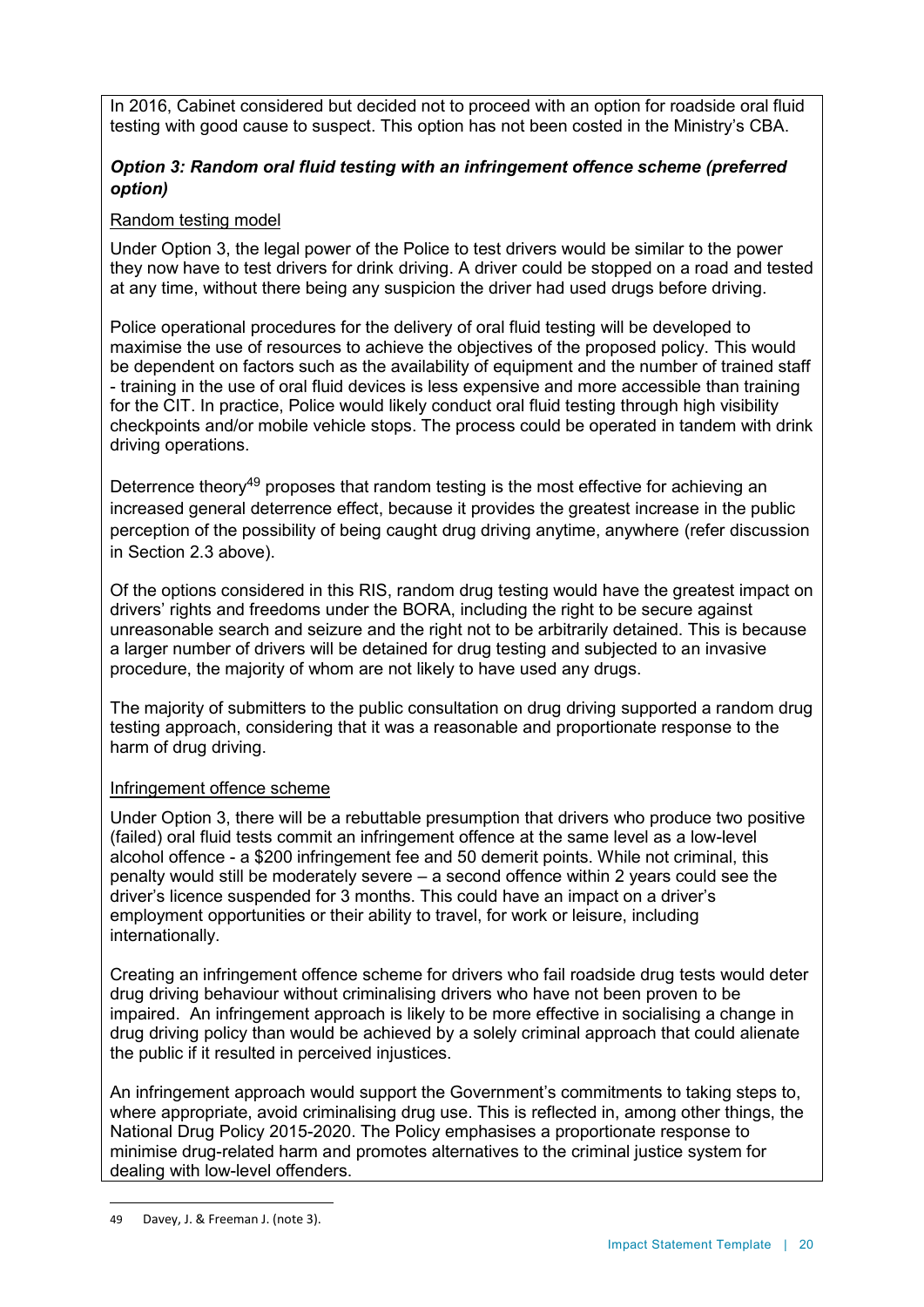Infringement penalties would put less pressure on the Justice sector than criminal-based sanctions and would result in much lower costs, as infringements do not generally result in a court hearing unless the driver requests a defended hearing. Infringement penalties offer a swifter way of sanctioning drivers than a court prosecution, which is a key requirement for deterrence. The issue of an infringement notice also provides an opportunity to provide drivers with information about drug-related health services.

A disadvantage of an infringement offence scheme is that it could lead to a risk of drug driving being perceived as a minor offence. It would also mean New Zealand's scheme for drug driving operated with two different penalty regimes - an infringement offence under a presence-based oral fluid testing scheme and a criminal offence under the existing CIT impairment-based scheme. There is a risk that drivers with the same level of impairment could receive different penalties depending on the testing path Police employ – the CIT path leads to the taking of a blood sample that could result in criminal penalty, whereas the oral fluid testing path can only result in an infringement penalty.

The presumption that an offence has been committed once a drug is identified by an oral fluid test, places an onus on drivers to prove their innocence, rather than Police to disprove any potentially available defence. A reversal of the onus of proof in these circumstances will limit the right to be presumed innocent which is affirmed in section 25(c) of the Bill of Rights Act.

An infringement offence option aligns with the drink driving scheme in New Zealand, which also includes infringement and court-based penalties. This makes the scheme simpler for drivers to understand, which supports compliance. Most submitters to the public consultation supported a penalty structure that aligns, to the extent possible, with drink driving penalties.

#### Ability to elect to provide an evidential blood sample

To address the risk of false-positives, drivers who fail two oral fluid tests will have a right to elect to provide an evidential blood sample, analysed in a laboratory, to demonstrate that they do not have drugs in their system.

To facilitate 'access to justice' the proposal will provide for deferred payment of any fee for electing a blood test (currently set in legislation at \$668.94). This is because this fee is likely to be prohibitive for many drivers and may act as a disincentive to making the election. Drivers that elect a blood test would pay the fee once the results of the blood test or a medical defence were confirmed. In the latter case this would be at a court hearing. The fee would be waived if a driver's blood sample did not show the presence of drugs, or if the drugs were legitimately prescribed and a medical defence was available (discussed below).

#### Police officers may switch to the CIT process

To manage the risk of heavily impaired drivers that are a high road safety risk receiving a lower level infringement penalty, police officers will be able to 'switch' from the oral fluid testing process to the CIT process if they form good cause to suspect a driver has consumed drugs before driving.

Under the current law, for a first and second offence, a drug driver could receive a prison term for up to 3 months or a fine of up to \$4,500, and a mandatory disqualification of six months or more.

Other options relating to 'switching' are discussed further below under the heading of *Other scheme design elements*.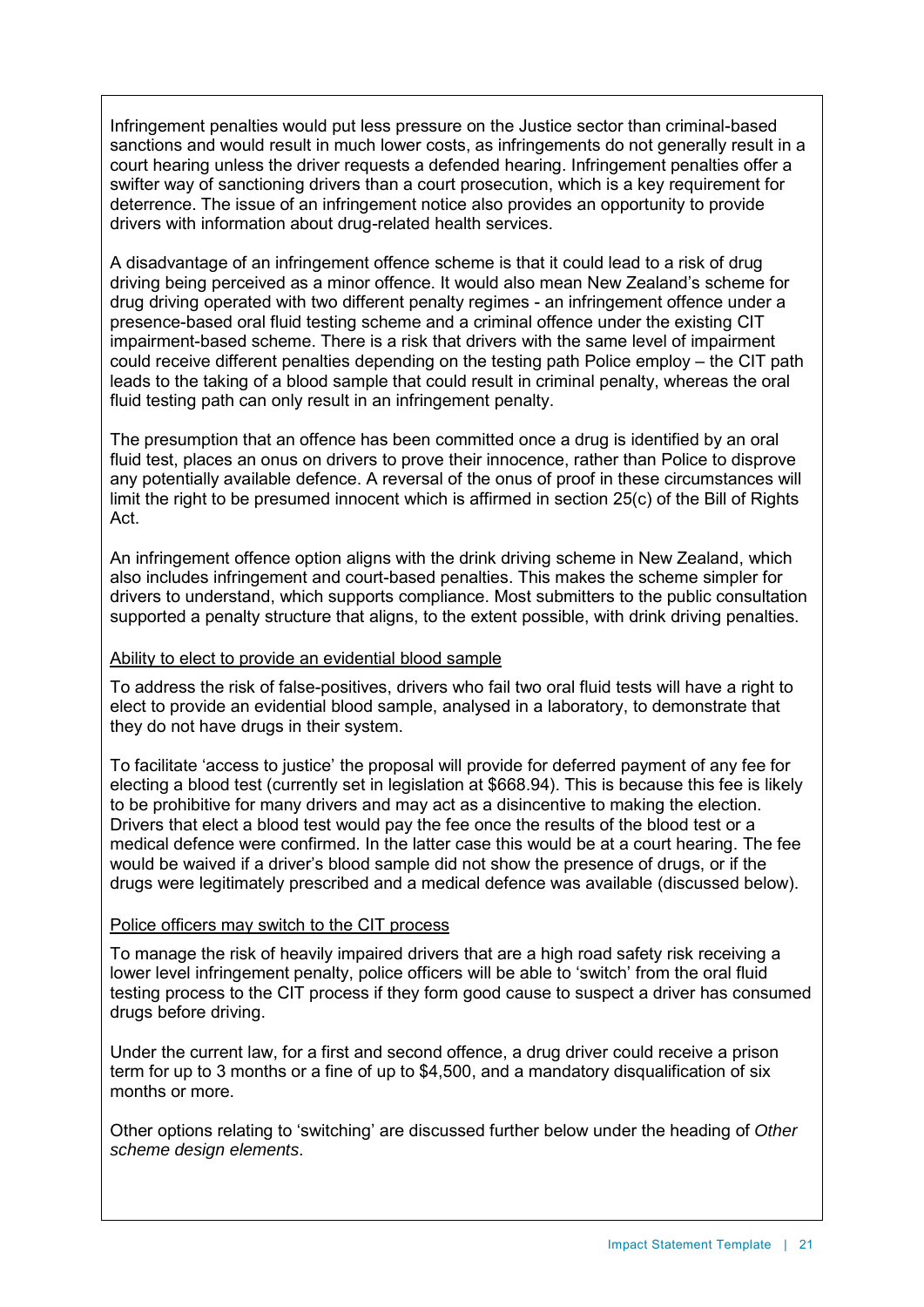#### Cost benefit analysis for this option

The Ministry's CBA predicts a BCR of 12.36 for its preferred option (with a range of 6.8 to 24.3). It predicts harm savings over ten years of \$415 million using a central estimate within a range of \$238 million to \$779 million (or 65 lives within a range of 37 to 123).

The final cost of the scheme will depend on the detail of the statutory regime eventually enacted by Parliament and the results of the procurement processes undertaken by Police for oral fluid testing devices. The cost of this option is estimated in the CBA at \$34 million over ten years.

# *Option 4 Random oral fluid testing - with criminal penalties only*

As for Option 3, under Option 4, the legal power the Police will have to test drivers will be very similar to the power they have to test drivers for drink-driving. A driver could be stopped and tested on a road at any time without there being any suspicion the driver has used drugs before driving.

Under Option 4, drivers who produce two positive (failed) oral fluid tests would be treated the same as drivers who fail a CIT under the current scheme and would be subject to criminal penalties. Criminal penalties send a strong message that drug driving cannot be tolerated and can act as a strong deterrent to drug driving. A criminal penalty for a drug driving offence detected by a roadside oral fluid test would mitigate the concern of two individuals being treated differently under the law, depending on whether they went through the oral fluid testing process, or the CIT process.

However, under a presence-based scheme, criminal penalties would be harsh on drivers who are not proven by blood analysis to be impaired. As many more drivers will be subjected to oral fluid testing, more drivers will potentially face criminal penalties. This approach would have significant BORA impacts for drivers.

Under a criminal penalty approach there would be increased costs for Police, in support of prosecutions, and the Department of Corrections for managing sentences. Compared to an infringement scheme model, the Ministry's CBA predicts Police costs would rise from \$26.3 million to \$62.6 million. Corrections costs would rise from a low \$3.2 million to \$81 million.

There would also be social costs for criminalised individuals and their families, such as of reduced access to employment and/or education. A criminal penalty regime for oral fluid testing would not support the Government's commitments to, where appropriate avoid criminalising drug use and would exacerbate adverse impacts for Māori who are disproportionately represented in drug use and criminal population statistics.

#### Cost benefit analysis for this option

The Ministry's CBA predicts a BCR of 4.83 for this option. Though the CBA predicts more lives would be saved under this option than an infringement scheme option (114 versus 65), the costs of the scheme are nearly five times higher (\$150 million compared to \$34 million).

# *Other scheme design elements common to Options 2, 3 and 4*

The following design elements are common to each of the options for roadside oral fluid testing discussed above. They represent checks or safeguards in the scheme that protect its integrity and mitigate the BORA impacts of the proposals.

#### Two consecutive positive oral fluid tests

Two consecutive positive (failed) oral fluid tests will be required to establish an offence. Conducting two oral fluid tests reduces (but does not eliminate) the mathematical probability of false-positive results from the two tests.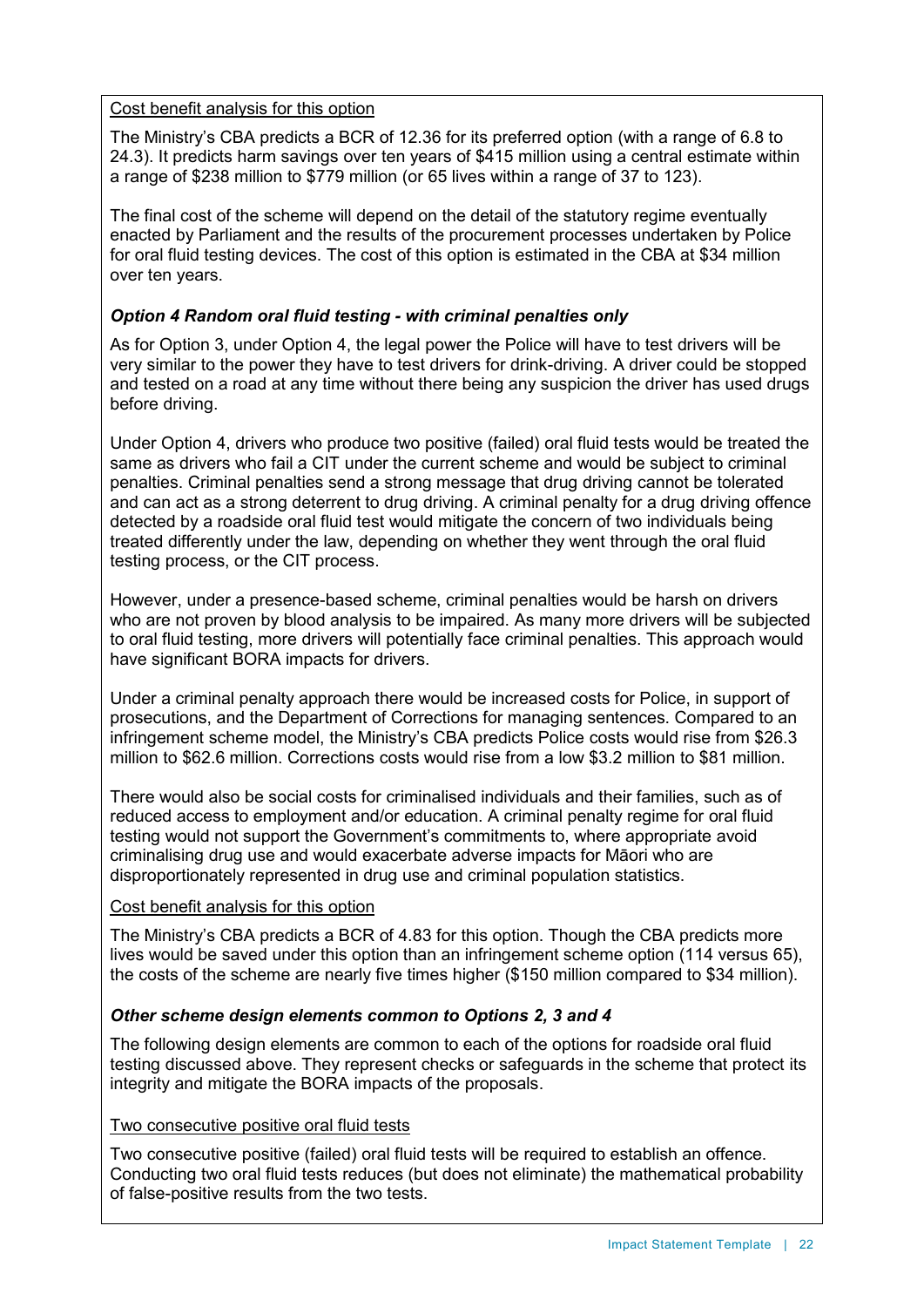Undertaking two oral fluid tests would mean more time stopped at the roadside for the small percentage of drivers who are subject to an initial false-positive but would provide an important safeguard in the system.

Based on Police conducting 66,000 tests per annum<sup>50</sup> (the number conducted in Queensland with a similar population of drivers to New Zealand) the Ministry's CBA predicts only a minor decrease in scheme costs (0.4 million approx.) if a single oral fluid test was used, meaning that there is little value in removing the safeguard for the savings offered.

#### Switching between the CIT and oral fluid testing pathways will be restricted in some circumstances

The ability of police officers to switch to the oral fluid testing process after they have commenced the CIT process will be restricted. This is because drivers who have been subjected to the more stringent and lengthy CIT process, and been determined not to be impaired, should not be further detained for the purposes of oral fluid testing.

In addition, enforcement officers would only be able to switch from the oral fluid testing process to the CIT process if:

- a driver had passed the first oral fluid test, but the enforcement officer had good cause to suspect a driver has consumed drugs that the device may not be able to test for
- a driver had failed the first oral fluid test and passed the second oral fluid test, but the officer had good cause to suspect the driver has consumed drugs.

This approach maintains the integrity of the two testing pathways and addresses concerns about perceived fairness. It is also simpler for enforcement officers to administer but still allows an opportunity for enforcement officers to act if they have good cause to suspect a driver has consumed drugs.

#### The current medical defence for prescription drugs will be retained

Section 64 of the Land Transport Act 1998 provides a medical defence for drivers who fail a CIT test but have consumed drugs in accordance with a valid prescription. The purpose of the medical defence is to avoid discouraging drivers from taking prescription medicines, noting that not taking medicines can create other road safety risks, such as might be the case with heart medication or anti-epilepsy medication.

The medical defence will be available to drivers who have provided a blood sample for an evidential blood test because they have failed a CIT or because they have elected to provide a blood sample after failing two oral fluid tests.

#### Harm minimisation approach supporting drug drivers

Currently, the Courts have the power to require a driver to attend an assessment centre approved by the Chief Executive of the Ministry of Health, as a mandatory penalty for repeat drink or drug driving offences<sup>51</sup>. Under the options considered above, a court will be required to issue a compulsory referral to a drug education or rehabilitation programme for second and subsequent criminal offences. Ministry of Transport officials will work with the Ministry of Health to understand and address any capacity constraints that may impact the ability of drivers to complete these programmes.

 $\ddot{\phantom{a}}$ 

<sup>50</sup> For example, testing 63,000 drivers (3.6 percent of drivers) on an assumption 5 percent of drivers fail tests.

<sup>51</sup> Section 65 of the Land Transport Act 1998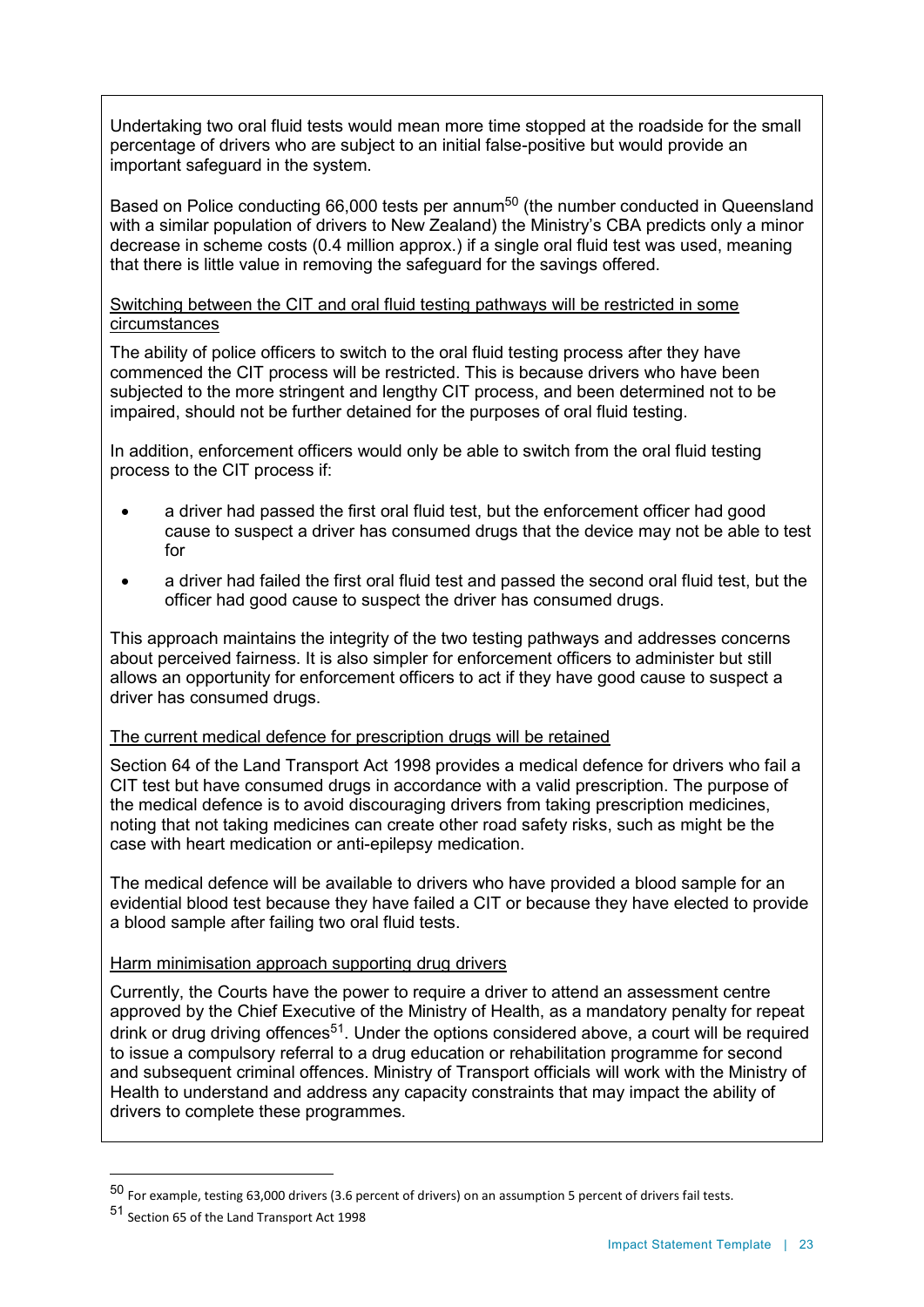#### Limits for the concentration of drugs in blood

Limits will be applied to the blood samples of drivers who fail a CIT and are required to provide an evidentiary blood sample and of drivers who elect to provide a sample following two failed oral fluid tests. The samples will be analysed by ESR against limits specified in primary legislation. Introducing limits will align the scheme with drink driving legislation and introduce an impairment assessment to the penalty regime for drivers.

There will be two limits for the drugs of interest in New Zealand for which research and evidence allows limits to be identified. The first limit is a low 'threshold' or 'tolerance' limit designed to avoid penalising drivers who have low levels of a drug(s) in their system because they have:

- been accidentally or passively exposed to drugs
- low residual levels of a drug in their blood that are unlikely to impair driving due to previous but not recent use (this can occur particularly with cannabis)
- consumed standard prescription doses of some medicines or over the counter medication that are unlikely to impair driving.

A second limit will be established beneath which the presence of a drug at that level will be an infringement offence and above which it will be a criminal penalty. Table 6 below illustrates the proposed scheme for limits.

#### *Table 6: Limits for drug concentrations in blood*

| Limits                                                                                                                                                                                                          | <b>Penalty</b>       |
|-----------------------------------------------------------------------------------------------------------------------------------------------------------------------------------------------------------------|----------------------|
| 'Thresholds' or 'tolerances' designed to avoid penalties for drivers<br>who have:                                                                                                                               | No penalty           |
| • accidental or passive exposure to drugs<br>• low residual levels of a drug in their blood due to previous use but<br>have not recently used drugs<br>• consumed standard prescription doses of some medicines |                      |
| Drug levels above the low-level 'tolerance' but beneath a level<br>equivalent to a breath alcohol level (BAC) of 80mg/100ml                                                                                     | Infringement penalty |
| Drug level above a level equivalent to a BAC of 80mg/100ml                                                                                                                                                      | Criminal penalty     |

#### Independent expert panel to provide advice about limits

Overseas jurisdictions that have prescribed limits for drugs, such as Norway, the United Kingdom and Canada, established committees of medical and scientific experts to provide advice about the drugs that limits could apply to and what those limits could be. A similar process is proposed for New Zealand.

An independent expert panel will be established for a set term to provide initial advice to Government about the limits to be specified for drugs, the low-level tolerance thresholds to be applied to the detection of drugs by ESR, and the cut-off thresholds to be included in oral fluid testing devices. This will enable the Government to make informed decisions, based on the latest evidence and research, about the application of limits and thresholds for drugs.

The panel will be appointed by the Associate Minister of Transport, the Minister of Police and the Minister of Research, Science and Innovation in accordance with the Cabinet Fees Framework for advisory bodies.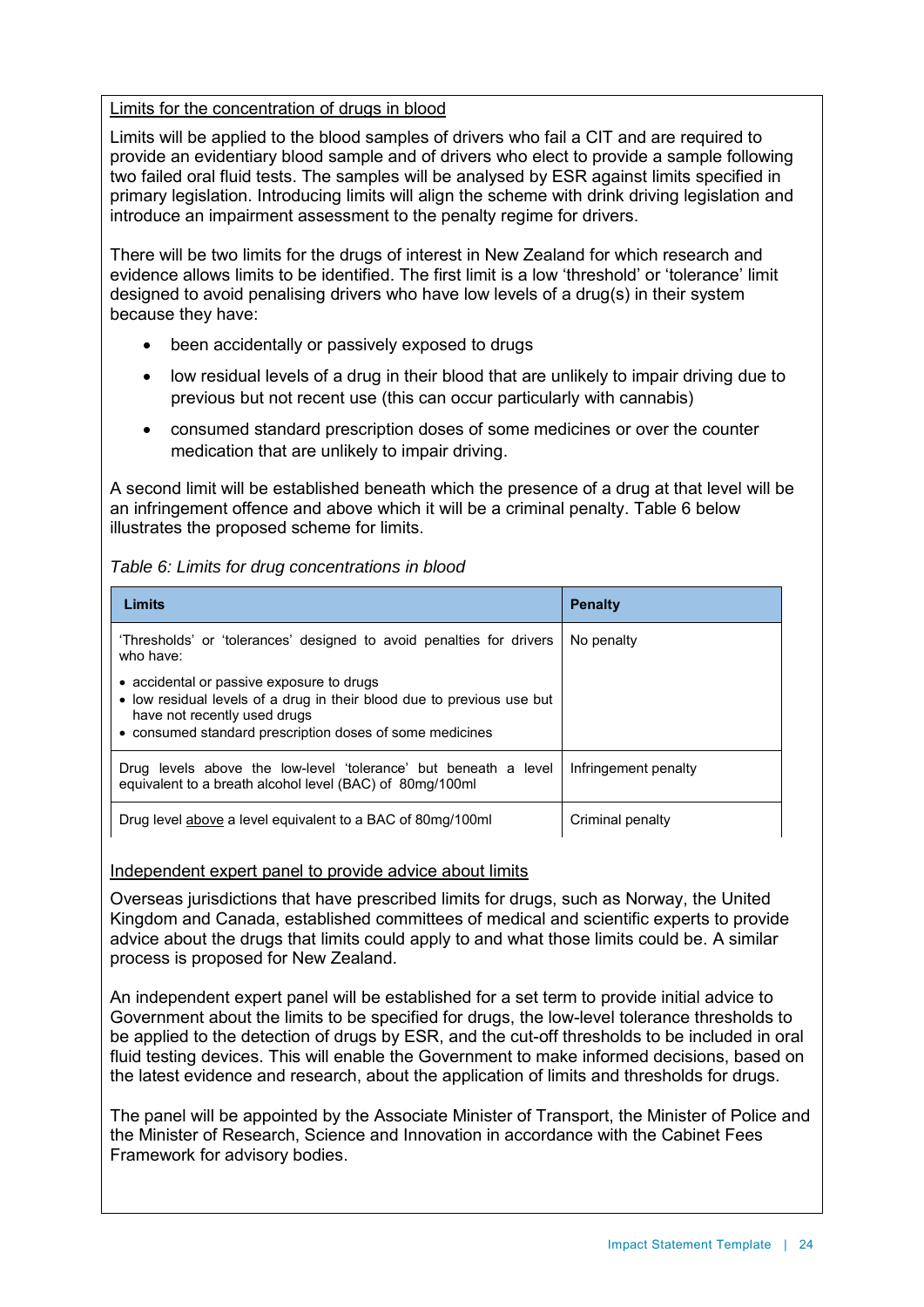#### Penalties for driving after consuming combinations of alcohol and/or drugs

International research shows that driving after consuming combinations of drugs, or drugs and alcohol, can increase crash risk by 20 times or more<sup>52</sup>. Of the drivers caught drink driving in New Zealand who submit a blood sample for laboratory analysis, over a quarter also test positive for recent cannabis use $^{\rm 53}.$ 

Some countries have addressed this by establishing combined drug and alcohol limits. For example, in Canada, where there are limits for THC, there are different penalties based on the level of THC detected, and whether THC is present in blood together with alcohol.

Under the options considered in this RIS there will be penalties for driving after consuming drugs and alcohol, including higher infringement penalties and criminal penalties based on the level of alcohol that is present in the driver's blood. The Ministry of Justice will be consulted during the development of drafting instructions for the proposed offences.

Drivers with prescriptions, who have taken drugs in accordance with their prescriptions and are eligible for a medical defence (see paragraphs 72 to 74 below) will not be subject to penalties for combined drug and alcohol use but will remain liable for any qualifying drink driving offences.

Stronger penalties for driving after consuming a combination of drugs rather than a single drug are also proposed, to reflect the increased risk of combined drug use. The structure of this offence will also be established in consultation with the Ministry of Justice during drafting.

To support establishing criminal offences, and ensure that no driver receives a criminal penalty without having blood analysis, police officers will be authorised to require a blood sample from drivers who are found to have consumed combinations of drugs and/or alcohol. The existing offence for failing to permit a blood specimen to be taken will be extended to these drivers<sup>54</sup>.

Drivers with prescriptions, who have taken drugs in accordance with their prescriptions and are eligible for a medical defence will not be subject to differential penalties but will remain liable for any qualifying drink driving offences.

There will be additional penalties for third and subsequent convictions for drug impaired driving designed to target repeat offenders in the same way that the LTA currently imposes heavier penalties for repeated impaired driving offences (alcohol or otherwise). Similarly, section 65AD of the LTA and section 129 of the Sentencing Act will apply to persons convicted of repeat drug driving offences as is currently the case with repeat drink drivers.

To support the criminal offence, police officers will be authorised to require a blood sample from drivers whose oral fluid tests reports the presence of two or more drugs. The existing offence for failing to permit a blood specimen to be taken will be extended to these drivers.

# *Non-enforcement measures to support the drug driving regime*

Research and academic writing on measures to address drug driving highlight the critical importance of education and public messaging in support of, but not in place of highly visible testing procedures, in order to achieve a general deterrence effect.

 $\overline{a}$ 

<sup>52</sup> Schulze, H., Schumacer, M., Urmeew, R., Auerbach, K., Alvarez, J., Bernhoft., I.,Zlender, B. (2012). *Driving under the influence of drugs, alcohol and medicines in Europe: Findings from the DRUID project*. European Monitoring Centre for Drugs and Drug Addiction.

<sup>53</sup> Above the detection threshold applied by ESR for the presence of THC.

<sup>54</sup> Section 60 of the LTA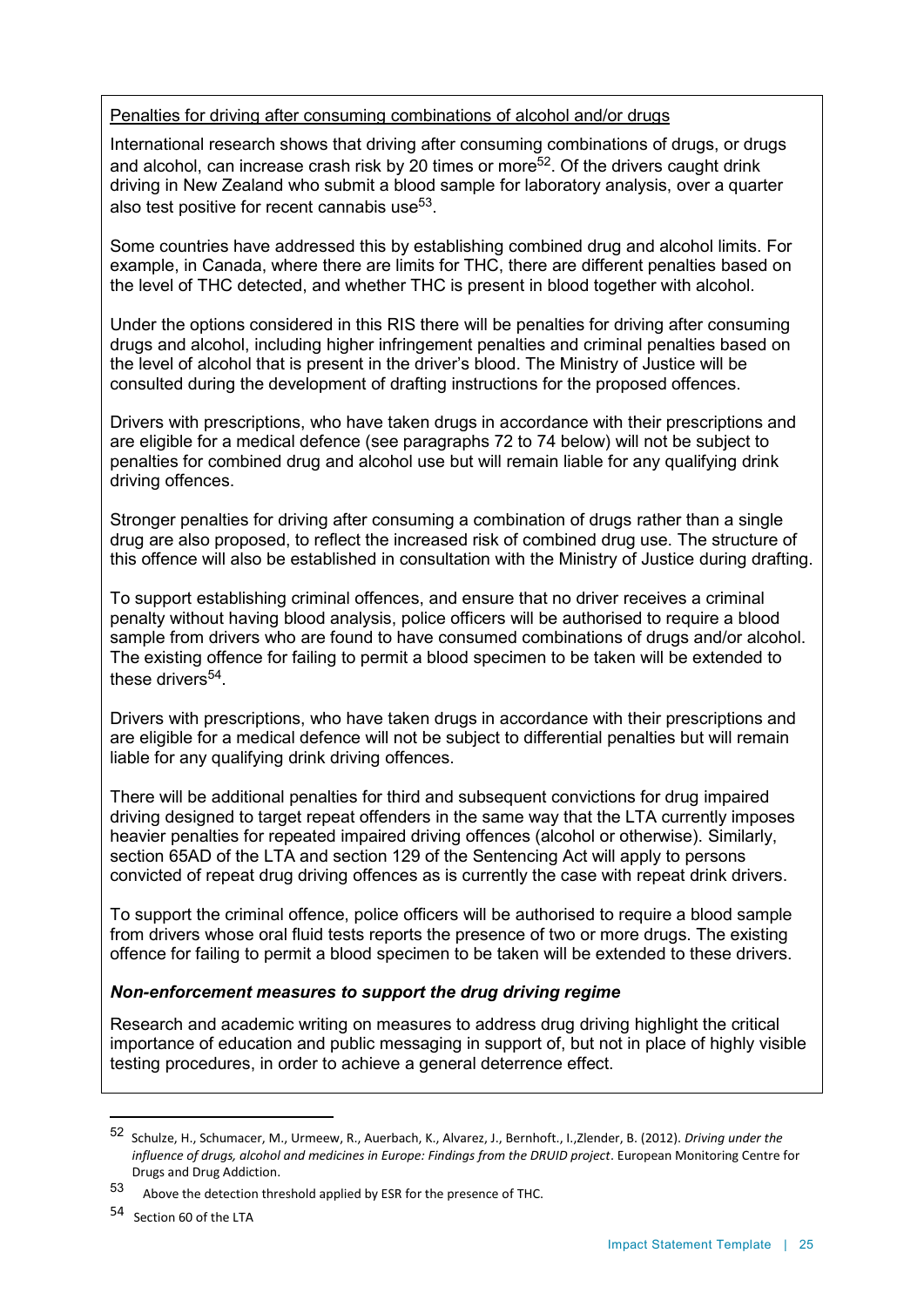In the context of the proposed scheme for New Zealand, education campaigns will be needed to highlight the dangers of drug driving and the 'certainty' of detection and punishment under the new scheme. A particular focus area will be prescription drugs, given research by the NZTA's Substance Impaired Driving Project found that 65 percent of drivers are not aware it is illegal to drive while impaired by medication. This will include programmes directed at medicine dispensers aimed at ensuring they provide adequate warnings when prescribing or issuing drugs, and that packaging is adequately labelled.

#### **3.2 What criteria, in addition to monetary costs and benefits, have been used to assess the likely impacts of the options under consideration?**

The primary criterion is achieving maximum deterrence and detection of drug driving (to achieve the greatest road safety benefit). Other important criteria are:

- consistency with the Bill of Rights Act 1990
- operational deliverability for Police and other affected agencies
- alignment, to the extent possible, with well-established drink-driving measures
- alignment with a harm minimisation approach to drug driving.

Meeting these criteria involves balancing sometimes competing considerations. For example, random roadside testing will deliver a greater general deterrence effect than testing with a threshold of good cause to suspect. However the latter, overall, has a lesser impact on the rights and freedoms affirmed under the BORA. The key trade-offs to consider when evaluating the options for an enhanced drug driving regime are:

- estimated road safety benefits
- BORA impacts
- the operational practicalities of implementing a new enforcement regime.

#### **3.3 What other options have been ruled out of scope, or not considered, and why?**

#### *Evidential blood testing under the oral fluid scheme*

Under this approach, drivers who produce two positive (failed) oral fluid tests would be treated the same as drivers who have failed a CIT and would be required to provide a blood sample. Subsequent laboratory blood analysis of the sample demonstrating the presence of a specified drug(s) would confirm an offence.

Blood testing remains the most accurate method for confirming the presence of drugs and is the standard procedure in many countries that conduct oral fluid drug screening. In the United Kingdom, a positive oral fluid test is followed by the taking of a blood or urine sample.

This approach would be more consistent with the right under the BORA to be presumed innocent until proved guilty (section 25(c)), as oral fluid testing devices carry a risk of falsepositives.

However, evidential blood tests would add, on average, forty minutes to the detention of each driver tested. The time taken to process blood tests (an average of three weeks) would also delay the delivery of the drug driving penalty – the swift delivery of penalties is a key element of deterrence.

If roadside oral fluid testing is undertaken in sufficient numbers to achieve general deterrence, the Ministry's CBA predicts that Police costs will increase from \$26.3 million to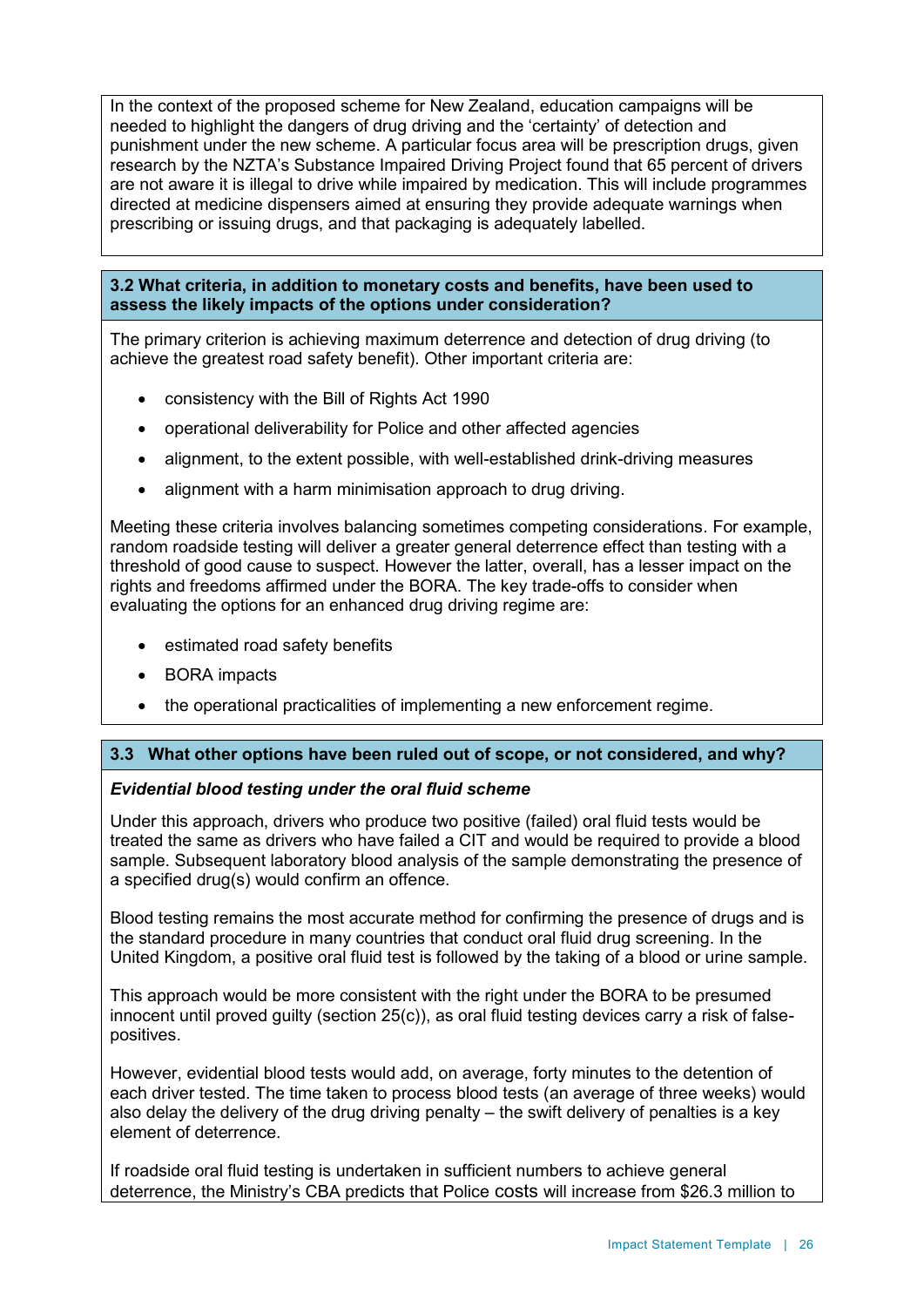#### \$46.3 million.

# *Oral fluid testing as a screening tool before conducting a CIT*

Under this approach, oral fluid testing could be undertaken on a random basis or with good cause to suspect, to screen drivers for a subsequent impairment test. While this approach would ensure that only impaired drivers are subject to penalties for drug driving, the limitations of the current CIT process would remain. The time consuming and resource intensive nature of CITs, would limit the number of drivers that can be tested and would reduce the deterrence value of the enforcement activity.

For example, if a drug screening test was delivered through a check point – a highly visible deterrence activity - police officers' time could quickly become appropriated to conducting CITs, which would reduce the number of drivers who could subsequently undergo a drug test at the check point. Further, any reduction in staff numbers on the check point could also lead to a reduction in the number of passive and evidential breath alcohol tests conducted by Police.

# *Public education and advertising only*

A non-enforcement approach was considered, under which comprehensive public education campaigns would highlight the dangers of drug driving. However, without the fear of actually being caught and penalised, this approach provides limited deterrence. Since the introduction of the CIT test in 2009 to the present, New Zealand has consistently operated a public advertising campaign. There have been four phases to the campaign:

- 2009 2010, advertising to inform people that Police could now check drivers for drug impairment (TVC *Surprise*).
- 2012 2013, advertising and education asking and showing people how much how much of a problem is drugged driving (*Social Conversations*; TVC *Taxi*).
- 2013 2015, advertising targeting drivers using cannabis, highlighting their reduced concentration and reactions (TVCs *Shopkeepers* and *Blazed*).
- 2016 2018, advertising targeting drivers using cannabis, again highlighting their reduced concentration and reactions (Social *Tinnyvision*; TVC *Thoughts*; outdoor *Driving High*).

Despite these campaigns, the University of Waikato survey of drivers in 2017/18<sup>55</sup> found that 60 percent of drivers thought people were likely to be caught by Police for drink driving but only 26 percent thought people were likely to be caught for drugged driving.

 $\ddot{\phantom{a}}$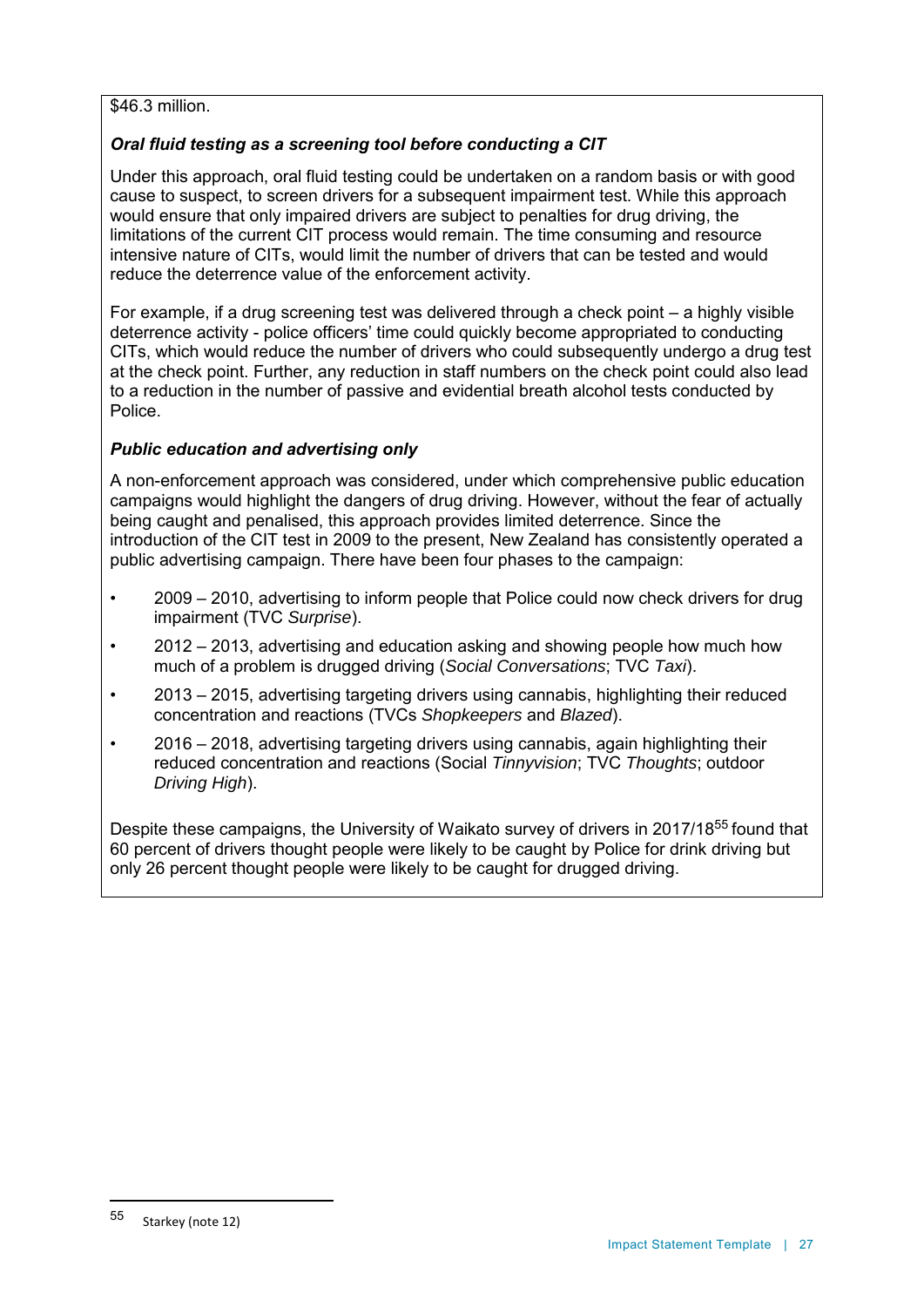# **Section 4: Impact Analysis**

**Marginal impact: How does each of the options identified at section 3.1 compare with the counterfactual, under each of the criteria set out in section 3.2?**

|                                           | <b>Option 1: Status</b><br>quo/enhanced status<br>quo                      | Option 2: Oral fluid testing with<br>'good cause to suspect'                                                                                    | Option 3: Random oral fluid<br>testing<br>with<br>infringement<br>an<br>scheme                                                              | Option 4: Random oral fluid testing<br>with criminal penalties                                                                                               |
|-------------------------------------------|----------------------------------------------------------------------------|-------------------------------------------------------------------------------------------------------------------------------------------------|---------------------------------------------------------------------------------------------------------------------------------------------|--------------------------------------------------------------------------------------------------------------------------------------------------------------|
| <b>Detection and</b><br>deterrence        | $\bf{0}$<br>Low number of tests<br>insufficient for general<br>deterrence. | $\mathbf{0}$<br>Twice as many tests as current<br>regime but insufficient volume for<br>general deterrence.                                     | $+ +$<br>High-visibility, high volume testing<br>with swift delivery of sanctions.                                                          | $+ +$<br>High-visibility<br>high<br>volume<br>testing.<br>Criminal penalty strong deterrent but<br>delayed sanctions due to court-based<br>criminal process. |
| <b>Operational</b><br>deliverability      | 0<br>Requires specialised<br>training. Time consuming<br>test.             | ÷.<br>Time spent on CITs saved (90mins<br>on average).                                                                                          | $+ +$<br>Time spent on CITs saved. No<br>requirement for 'good cause to<br>suspect'.                                                        | <b>CITs</b><br>saved.<br>Time<br>spent<br>on<br>No.<br>requirement for<br>'good<br>cause'<br>but<br>increased Police time on prosecutions.                   |
| Cost                                      | $\bf{0}$                                                                   | Higher cost for diminished return<br>due to low deterrence value.                                                                               | $+ +$<br>Higher cost but significant harm<br>reduction benefits, BCR 12.83                                                                  | ÷.<br>benefits<br>Higher harm reduction<br>but<br>significantly<br>higher<br>due<br>costs<br>to<br>prosecutions. BCR 4.88.                                   |
| <b>Alignment</b><br>with drink<br>driving | $\mathbf{0}$<br>Not aligned.                                               | $\mathbf{0}$<br>Not aligned                                                                                                                     | $+ +$<br>Most aligned option with random<br>testing<br>infringement<br>and<br>and<br>criminal penalties                                     | Aligned. Random testing but with criminal<br>penalties only                                                                                                  |
| <b>BORA</b><br>consistency                | $\bf{0}$<br>Impairment-based<br>scheme has least adverse<br>BORA impacts.  | Retains 'good cause to suspect'<br>threshold but is a presence-based<br>scheme (albeit with mitigations).                                       | Presence-based scheme (but with<br>mitigations). Does not criminalise<br>low-level drug-driving.                                            | Presence-based<br>scheme<br>(but<br>with<br>mitigations). Criminalises<br>drivers<br>for<br>presence-based offence                                           |
| <b>Health</b><br>approach                 | $\mathbf{0}$<br>Criminal offence is the<br>only penalty.                   | ÷<br>More<br>points<br>of contact<br>(and<br>potential interventions) with<br>drua<br>users. Does not criminalise lower<br>level drug- driving. | ٠<br>More<br>points<br>of contact<br>(and<br>potential interventions) with drug<br>users. Does not criminalise lower<br>level drug driving. | More points of contact (and potential<br>interventions) with drug users. Does not<br>criminalise lower level drug driving.                                   |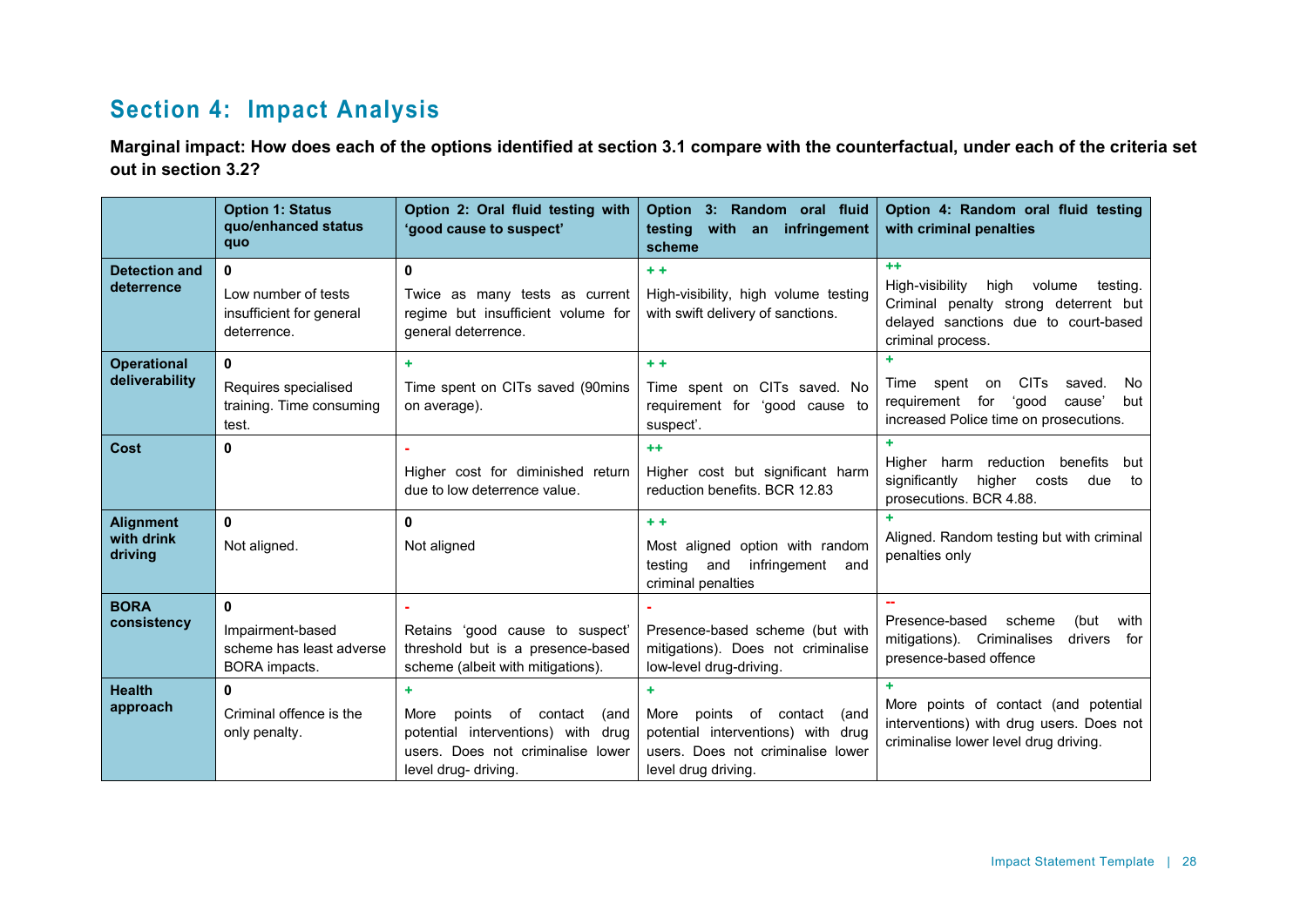# **Section 5: Conclusions**

**5.1 What option, or combination of options, is likely best to address the problem, meet the policy objectives and deliver the highest net benefits?**

The Ministry's preferred option is Option 3: Random oral fluid testing with an infringement scheme. The option is preferred because:

- a random testing regime will deliver high-visibility, high-volume testing and the swift delivery of sanctions via an infringement offence regime – key requirements for deterrence
- it is operationally simpler for Police 4- it removes requirements for police officers to make 'good cause to suspect' judgements and to conduct time consuming CITs
- it balances benefits and costs to achieve the highest BCR of all options considered
- it is most aligned with the current drink driving regime, which is simpler for drivers to understand and promotes compliance
- it includes safeguards and mitigations for BORA impacts, such as the ability to elect to provide a sample, a medical defence, limits for drug concentrations in blood
- the proposed infringement penalty scheme is consistent with the Government's commitment to reduce prison populations and to not criminalise lower lever offending
- infringement notices will be used to deliver information about drug related health services and there will be compulsory referrals to health services for repeat offenders.

#### **5.2 Summary table of costs and benefits of the preferred approach**

#### *The approach adopted for the CBA*

The primary benefit of the proposed policy is a reduction in casualties and serious injuries due to a decrease in road accidents from deterred drug-driving. In order to estimate the benefits of the policy, the Ministry's CBA utilises the 'attributable fraction for the population' method, an epidemiology concept. 'Attributable fraction' measures the proportion of risk in a population that can be attributed to a specific factor, in this case drug drivers.

The CBA applies the formula to six different drugs or drug classes, each with their own unique combination of prevalence and relative risk.

The benefits and costs set out in the table below are modelled on a medium figure of Police testing 66,000 drivers per annum. This number is based on the number of drivers tested in 2017/18 in Queensland, which has a similar population to New Zealand. It is not expected that Police would achieve this number of tests in years one or two of the scheme.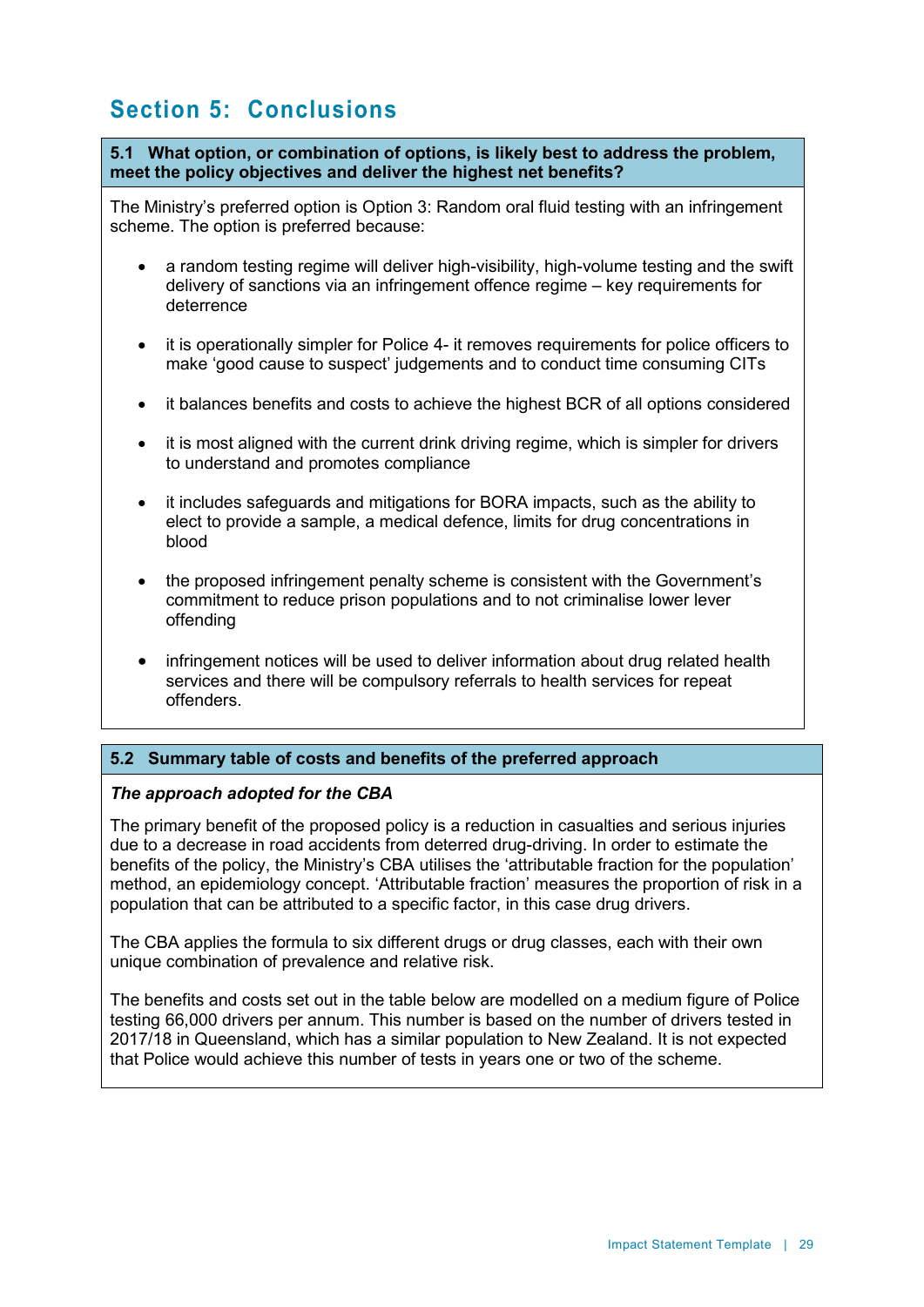| <b>Affected parties</b><br><i>(identify)</i> | <b>Comment: nature of cost or</b><br>benefit (eg ongoing, one-off),<br>evidence and assumption (eq | Impact<br>\$m present value, for<br>monetised impacts;             | <b>Evidence</b><br>certainty<br>(High, |
|----------------------------------------------|----------------------------------------------------------------------------------------------------|--------------------------------------------------------------------|----------------------------------------|
|                                              | compliance rates), risks                                                                           | high, medium or low for $\vert$ medium or<br>non-monetised impacts | Iow                                    |

| Additional costs of proposed approach, compared to taking no action over 10 years |                                    |                      |      |  |  |
|-----------------------------------------------------------------------------------|------------------------------------|----------------------|------|--|--|
| (Ranges are provided in brackets)                                                 |                                    |                      |      |  |  |
| Regulated parties                                                                 | Individuals/NZ public              | 1.2M (range 0.7-2.1) | High |  |  |
|                                                                                   | -time detained at the roadside     |                      |      |  |  |
| <b>Regulators</b>                                                                 | <b>NZ Police</b>                   | \$26.3M (17.5-40.0)  | Med  |  |  |
|                                                                                   | -test kits, training, blood tests, |                      |      |  |  |
|                                                                                   | prosecutions                       |                      |      |  |  |
|                                                                                   | Ministry of Justice                | $$1.1M(0.5-1.9)$     | Low  |  |  |
|                                                                                   | -fine processing/collection        |                      |      |  |  |
|                                                                                   | <b>Department of Corrections</b>   | $$3.2M(1.2-6.3)$     | Med  |  |  |
|                                                                                   | -sentence costs                    |                      |      |  |  |
|                                                                                   | <b>NZ Transport Agency</b>         | $$1.8M(1.6-2.0)$     | High |  |  |
|                                                                                   | -promotion, licence processing     |                      |      |  |  |
| <b>Total Monetised</b>                                                            |                                    | \$34.0M (22-51)      |      |  |  |
| Cost                                                                              |                                    |                      |      |  |  |
| Non-monetised                                                                     | -potential for increased costs to  | Low                  |      |  |  |
| costs                                                                             | fund DHBs for health referrals     |                      |      |  |  |
|                                                                                   | -indirect costs associated with    |                      |      |  |  |
|                                                                                   | drug-driving penalties, such as    |                      |      |  |  |
|                                                                                   | reduced access to employment       |                      |      |  |  |
|                                                                                   | and/or education.                  |                      |      |  |  |
|                                                                                   | -wider justice pipeline costs      |                      |      |  |  |
|                                                                                   | associated with increased          |                      |      |  |  |
|                                                                                   | prosecutions.                      |                      |      |  |  |
|                                                                                   | -wider health sector costs         |                      |      |  |  |
|                                                                                   | associated with increased drug     |                      |      |  |  |
|                                                                                   | rehabilitation referrals.          |                      |      |  |  |

|                        | Expected benefits of proposed approach, compared to taking no action |                  |     |  |  |  |
|------------------------|----------------------------------------------------------------------|------------------|-----|--|--|--|
| Regulated parties      | Individuals/NZ public                                                | \$415M (239-778) | Med |  |  |  |
|                        | -reduction in harm from fatalities                                   |                  |     |  |  |  |
|                        | and serious injury crashes                                           |                  |     |  |  |  |
| Regulators             |                                                                      |                  |     |  |  |  |
| Wider                  |                                                                      |                  |     |  |  |  |
| government             |                                                                      |                  |     |  |  |  |
| Other parties          |                                                                      |                  |     |  |  |  |
| <b>Total Monetised</b> |                                                                      | \$415M (239-778) |     |  |  |  |
| <b>Benefit</b>         |                                                                      |                  |     |  |  |  |
| Non-monetised          | Non-transport related benefits of                                    | Low              |     |  |  |  |
| benefits               | reduced drug usage in society.                                       |                  |     |  |  |  |

i.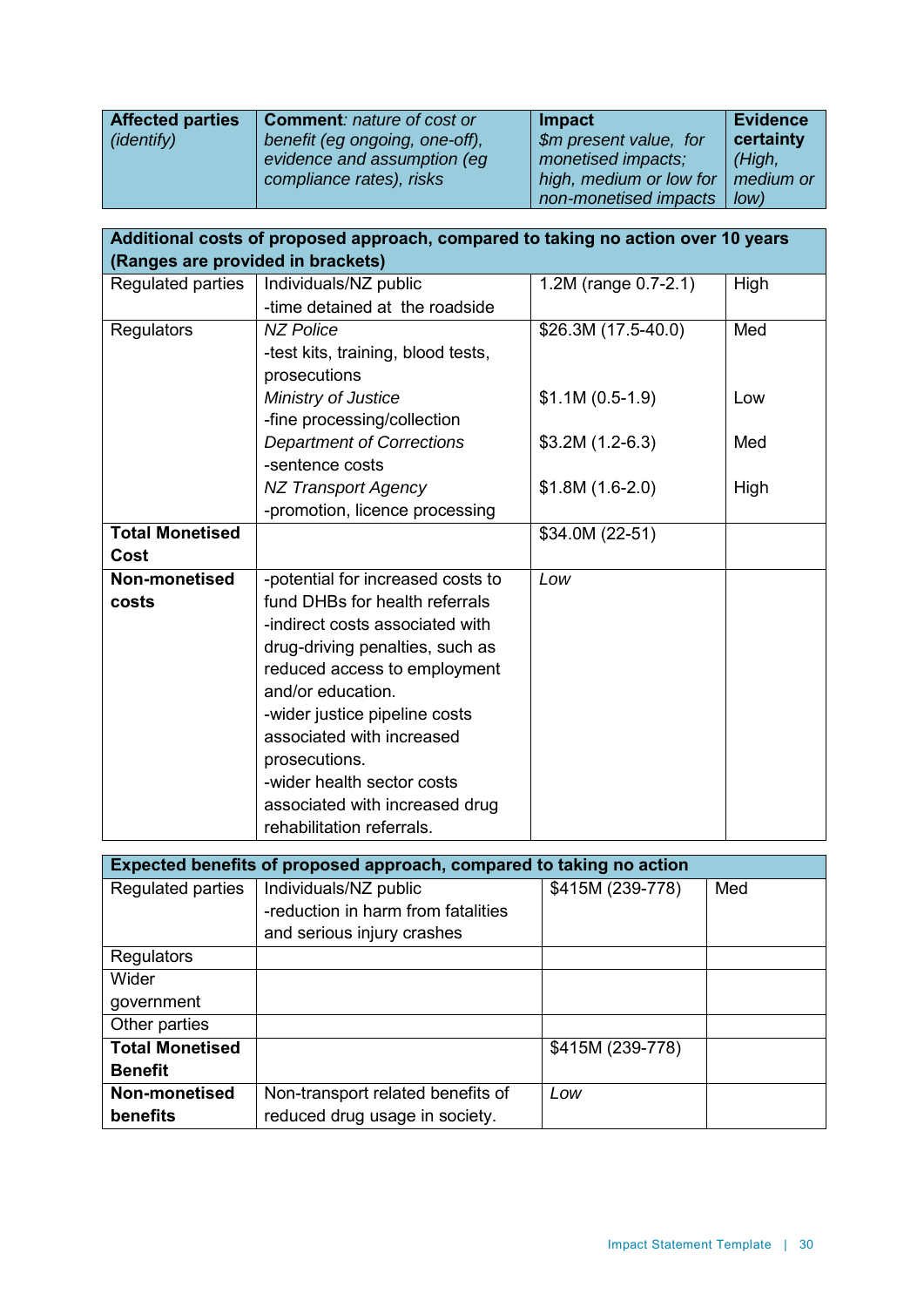# **5.3 What other impacts is this approach likely to have?**

Additional benefits of the proposed approach are that a large component of the public education supporting the policy will focus on drivers who are taking prescription medications and the health professionals who dispense them. This is expected to improve the overall understanding of how particular medicines affect driving related skills.

The policy is expected to contribute positively to the overall wellbeing of New Zealanders with drug use or dependence issues, through voluntary and compulsory health referrals.

#### **5.4 Is the preferred option compatible with the Government's 'Expectations for the design of regulatory systems'?**

There is no significant incompatibility with the Government's 'Expectations for the design of regulatory systems.' The proposal conforms to established legal and constitutional principles and supports compliance with New Zealand's international and Treaty of Waitangi obligations.

The scheme is risk-based, informed by the evidence available (evaluated in section C above), responsive and structured to respond proportionately to the different degrees of risk presented by different levels of drug prevalence. It is also aligned with New Zealand's existing drink driving scheme - aligning the drug driving and drink driving regimes will make the drug driving scheme easier to understand, which is expected to support compliance.

The New Zealand public will be provided with a reasonable time to become familiar with the new regulatory requirements. The NZ Police will test key operational processes before implementing the new measures.

#### *Bill of Rights Act 1990*

The proposal will limit some rights and freedoms affirmed in the BORA. Taking a sample of bodily fluid, will constitute a search for the purposes of section 21. Whether that search is reasonable requires consideration of the public interest in conducting the search as well as the procedural safeguards that ensure it is conducted in a reasonable manner.

Detaining drivers at the roadside to determine whether they are impaired by drugs will constitute a detention for the purposes of section 22. A detention is considered arbitrary if it is capricious, unreasoned or without good cause.

Section 25(c) may be engaged depending on the construction of any offences for a breach of drug driving legislation, for example, depending on whom the burden of proof is placed in a criminal prosecution. 'Presence-based' drug testing schemes, where strict liability offences are committed once a drug is identified, place an onus on drivers to prove their innocence, rather than Police to disprove any potentially available defence.

Generally speaking, the rights and freedoms affirmed by the BORA may be subject only to such reasonable limits prescribed by law as can be demonstrably justified in a free and democratic society. When compulsory breath testing for alcohol was introduced, the Government decided that the resulting limitations on driver's rights and freedoms were justified in order to address the harm of drink driving. The Ministry and Police consider that protecting the public from the harm caused by drug drivers is a sufficiently important objective to warrant some limitation on the rights and freedoms affirmed in the BORA.

A final assessment of the consistency of the proposals with the BORA will be undertaken by the Attorney-General when a bill to implement the proposed regime is available.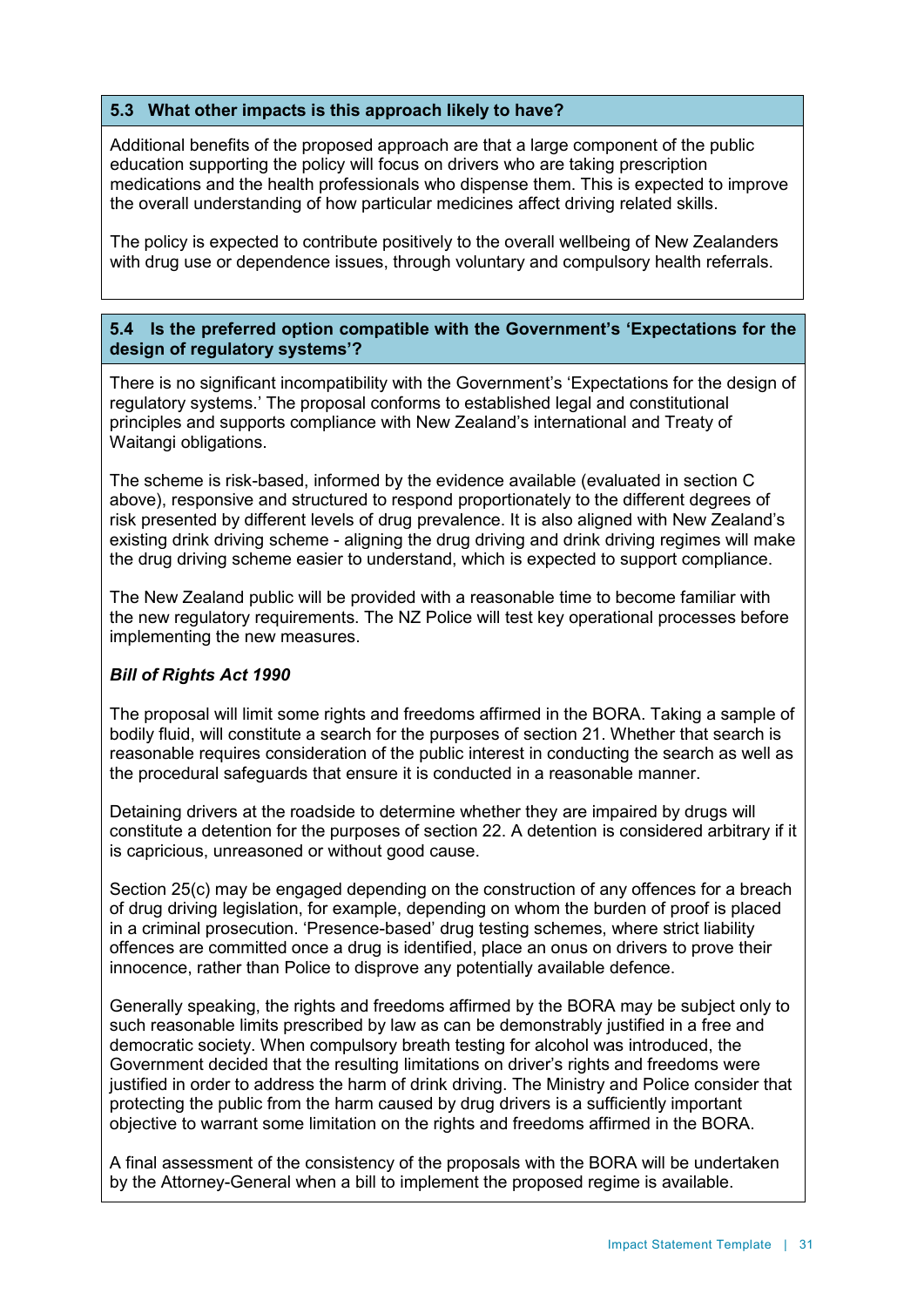# **Section 6: Implementation and operation**

# **6.1 How will the new arrangements work in practice?**

The scheme will be given effect through amendments to the LTA aligned to the extent practicable with existing provisions for drug driving and drink driving. Amendments to the LTA will be required to create new offences, specify drugs that are subject to blood drug limits and what those limits are.

Police will be responsible for the enforcement of the scheme. The Ministry will work closely with agencies (for example, Police and the NZTA) to develop guidance and education about the effect of the new provisions.

Police will require a minimum six-month lead-in time after legislation is passed, to procure oral fluid testing devices via a competitive tendering process, develop operational procedures and train police officers.

Other agencies with a substantive interest in the regulatory system will be involved in monitoring and evaluation of the scheme (the Ministries of Health and Justice and the Department of Corrections).

# **6.2 What are the implementation risks?**

# *Accuracy of oral fluid testing*

Anecdotal evidence from manufacturers is that main risk of false-positives results is incorrect usage of the oral fluid testing devices, for example they cannot be used in extreme temperatures and they must be held in a stable manner when processing a test. Manufacturers report very low rates of false-positives from their own testing though independent assessment of the devices is more mixed. Mitigations for this risk (calibration of devices, consecutive oral fluid tests) are discussed in Section B above.

#### *Negative and inaccurate publicity*

Various aspects of the theory and practice of roadside drug testing are controversial. The issues are complex. On the margins of the research on the impairing effects of drugs (especially THC) there are diverging views. After new drug driving measures are introduced there is likely to be a degree of negative and inaccurate reporting and commentary in mainstream and social media. Comprehensive messaging through promotion and education campaigns will mitigate this risk.

#### *Disproportionate impacts for M*ā*ori*

 $\overline{a}$ 

New measures to address drug impaired driving could have disproportionate impacts for Māori men and women. A 2007/08 survey of drug use in New Zealand by the Ministry of Health<sup>56</sup> found that cannabis is the drug that drivers in New Zealand use the most.

The survey found that Māori men and women had significantly higher rates of having used cannabis in the past year, compared with men and women in the total population. The Ministry of Health's Cannabis Use 2012/13 New Zealand Health Survey<sup>57</sup> found that Māori were 20 percent more likely to have driven under the influence of cannabis in the last 12 months than non-Māori.

<sup>56</sup> Drug Use in New Zealand: Key Results of the 2007/08 New Zealand Alcohol and Drug Use Survey. Ministry of Health (2010).

<sup>57</sup> www.health.govt.nz/publication/cannabis-use-2012-13-new-zealand-health-survey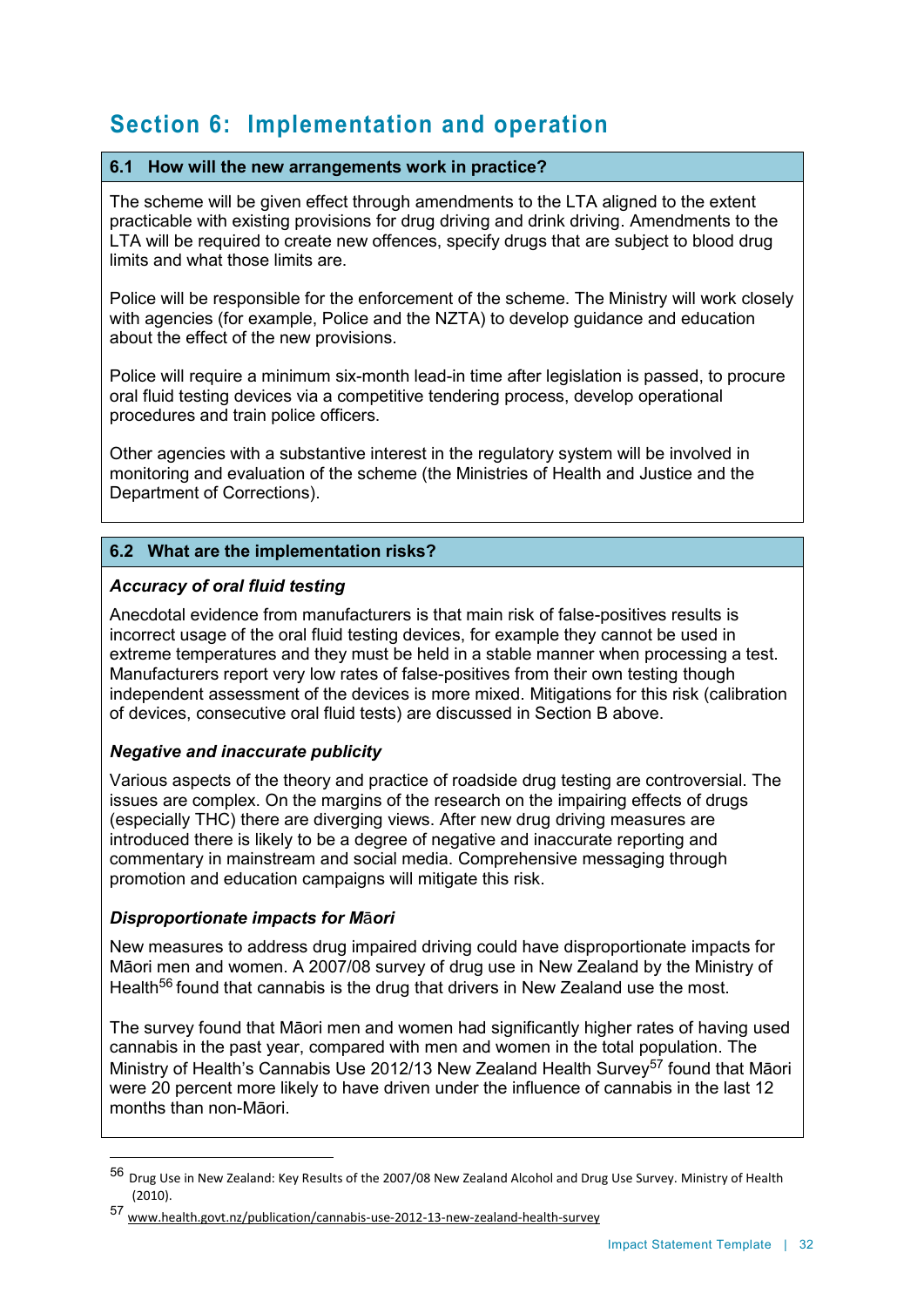Māori are significantly over-represented at all stages of the criminal justice system and tend to experience disproportionately more of the risk factors and vulnerabilities leading to offending and entry into the system. In 2016, Māori received 42% of all drug convictions and 42% of low-level convictions, despite making up only 15% of the population.

These factors have informed the development of the proposed infringement offence scheme, which mitigates the risk of Māori men and women receiving criminal penalties for drug-impaired driving. However, there remains the potential for unpaid fees to escalate drivers into the criminal justice system.

Under the proposed scheme, police officers will be authorised to stop and drug test drivers on any road at any time. Without the operational controls inherent in checkpoint type operations, there is a risk that unconscious bias could lead to disproportionately more Māori men and women being detained for drug testing.

Police acknowledge that any exercise of discretion in enforcement practices carries a risk of unconscious bias. Risks around the exercise of discretion apply to almost all offences and Police enforcement action. At a system level Police have recently commenced a programme of work to address unconscious bias.

There are operational practicalities associated with oral fluid testing (training in the use of devices, refrigeration of devices) that mean it is more likely to be delivered in checkpoint type settings where operational guidelines and visibility of testing will provide checks and balances.

Cabinet will have oversight of the operation of the scheme via proposed report-backs after 12 months and three years of data are available (refer Section 7 below).

# **Section 7: Monitoring, evaluation and review**

#### **7.1 How will the impact of the new arrangements be monitored?**

The Ministry of Transport and Police will monitor the new arrangements with support from Justice sector agencies and the Ministry of Health, initially after one year and three years of data are available.

Some data relating to the implementation and operation of the existing CIT regime is already being collected but this is limited to the number of tests that result in prosecutions. To effectively evaluate and monitor the CIT aspect of the scheme, Police will be required to collect data that is not currently collected, such as the total number of CITs conducted and the numbers of and outcomes from medical defences. The feasibility of collecting this data is under consideration by Police.

Evidence to support an evaluation of the scheme will be available from the NZTA's CAS database and ESR data on drug prevalence in the blood samples of drivers who have killed or hospitalised from road accidents, or who have failed a CIT and been required to provide a blood sample. Further data will be collected by Police and the Ministry of Transport about the operation of the oral fluid testing regime. This will include the:

- number of individuals tested
- number of false-positives on first and second oral fluid tests
- number of blood tests
- drugs identified by the testing devices and laboratory analysis of blood tests